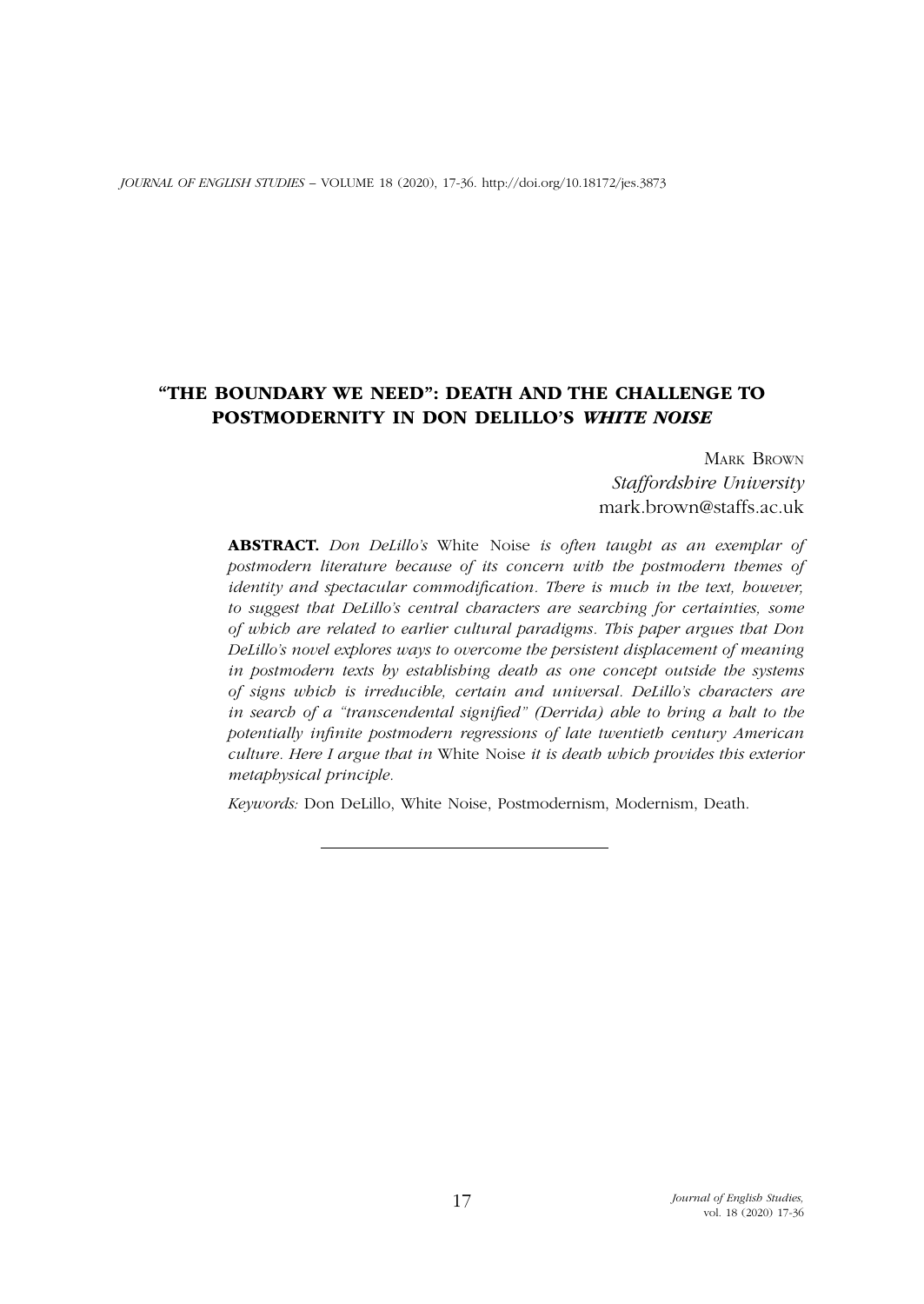## "THE BOUNDARY WE NEED": LA MUERTE Y EL RETO DE LA POSTMODERNIDAD EN *WHITE NOISE*, DE DON DELILLO

RESUMEN. White Noise*, de Don DeLillo, se enseña a menudo como ejemplo de literatura postmoderna debido a que aborda temas postmodernos como la identidad y la mercantilización del espectáculo. El texto de la novela sugiere en numerosas ocasiones que los personajes principales están buscando certezas, algunas de las cuales están relacionadas con anteriores paradigmas culturales. En este artículo se defiende que esta novela de Don DeLillo explora maneras de sobrellevar el persistente desplazamiento de significados que se localizan en textos postmodernos, y que lo hace considerando a la muerte como concepto que se sale de los sistemas de signos y que es irreductible, cierta y universal. Los personajes de DeLillo van en busca de un "significado transcendental" (Derrida) capaz de detener las regresiones potencialmente infinitas de la cultura estadounidense de finales del siglo XX. Mi postura es que en* White Noise *la muerte es lo que prorporciona este principio metafísico externo.* 

*Palabras clave:* Don DeLillo, White Noise, Postmodernismo, Modernismo, muerte.

*Received 14 November 2018 Revised version accepted 4 October 2020*

Don DeLillo's 1984 novel *White Noise* and its criticism find themselves caught in a dilemma. On the one hand *White Noise* is taught on university English courses as the prime postmodern text, displaying the characteristics of postmodern literature identified by central theorists such as Jean Baudrillard (1994), Fredric Jameson (1991) and Linda Hutcheon (1988). After all, DeLillo represents a world in which culture and the experience of reality are motivated by television and the image, in which identity is decentred, and technology provides an elegant solution to any problem. As a consequence, critics have explored in detail the ways in which the novel can be read as a postmodern novel, a novel about postmodern society, or a critique of postmodern culture and theory, leading Peter Knight, for example, to ask whether DeLillo's writing here is "a symptom, a diagnosis, or an endorsement of the condition of postmodernity" (2008: 27). On the other hand, critics have suggested that DeLillo's central character, college lecturer Jack Gladney, is our guide to postmodernism from the perspective of a nostalgic modernist (see for example Cantor 1991: 58; Lentricchia 1991a: 14; Olster 2008: 79), while his colleague, Murray Jay Siskind, is his "tutor in the new semiotic regime" and "a postmodern savant" (Wilcox 1991: 350; Moses 1991: 68). The tensions between these two positions are illustrated by the novel's postmodern thematics of identity, technology, language and the nature of reality and the way they are contained by the familiar narrative stabilities of perspective and chronology, as well as appeals to earlier modes of representation. Critical perspectives on *White Noise* generally recognise DeLillo as either a postmodern writer or as a writer who challenges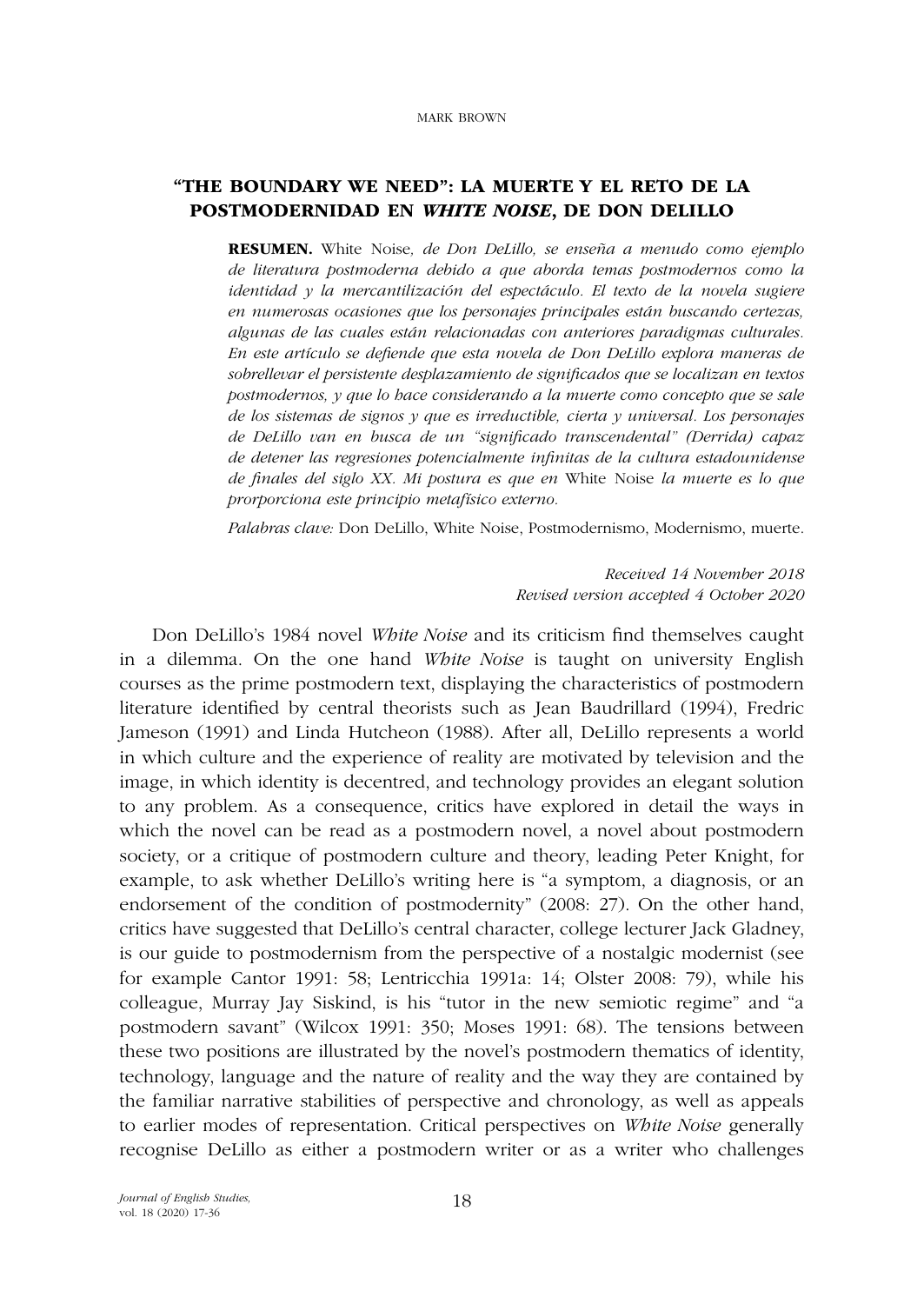the late-twentieth century postmodern consensus. This contestation is reflected in interpretations of the title: some critics (Lentrichia [1991b], for example) see the white noise experienced by the characters in the novel as the whine of electrical systems of communication, while others (such as Maltby [1996] and Packer [2005]) see it as a spiritual hum representing potentially spiritual, sacred and redemptive experiences.

In this paper I argue that while DeLillo's characters are immersed in postmodern phenomena and are persistently seduced by the appealing surfaces of the spectacular commodity realm and the technology that motivates it, the text itself demonstrates DeLillo's suspicion of literary and cultural theories which propose postmodernity's potentially infinite deferrals and regressions. As such, my argument relocates the novel as a text which explores postmodern themes, while at the same time demonstrating DeLillo's parodic intentions towards postmodern culture by consciously locating textual authority at the moment of death –at the juncture between being and not being, between knowing and the impossibility of knowing. In *White Noise*, DeLillo is parodying the features of postmodernity as well as dramatising the pervasive power of postmodern commodity culture and postmodern discourse in the academy. This is in part because, as Stacey Olster has noted, DeLillo's task is to find "a critical position from which to delineate a cultural phenomenon without being wholly absorbed by it" (2008: 79). The postmodern cultural phenomenon that Olster identifies and DeLillo explores is one in which the certainties of metaphysics –the concepts that guarantee meaning– have been deconstructed by post-structuralist and postmodern thinking. Jacques Derrida observes that the "history of metaphysics, like the history of the West, is the history of these metaphors and metonyms [of central authority]". He goes on to describe how it "could be shown that all the names related to fundamentals, to principles, or to the center have always designated an invariable presence [...] (essence, existence, substance, subject), alètheia [truth], transcendentality, consciousness, God, man, and so forth" (1988: 109-10). It is the loss of these certainties, amongst them identity, history and scientific progress, that Gladney mourns in *White Noise*. Jean Baudrillard contemplates the nature of the relationship between the sign and the guarantee of meaning when he argues that:

> All Western faith and good faith became engaged in this wager on representation: that a sign could refer to the depth of meaning, that a sign could be exchanged for meaning and that something could guarantee this exchange - God of course. But what if God himself can be simulated, that is to say can be reduced to the signs that constitute faith? Then the whole system becomes weightless, it is no longer itself anything but a gigantic simulacrum - not unreal, but a simulacrum, that is to say never exchanged for the real, but exchanged for itself, in an uninterrupted circuit without reference or circumference. (1994: 6)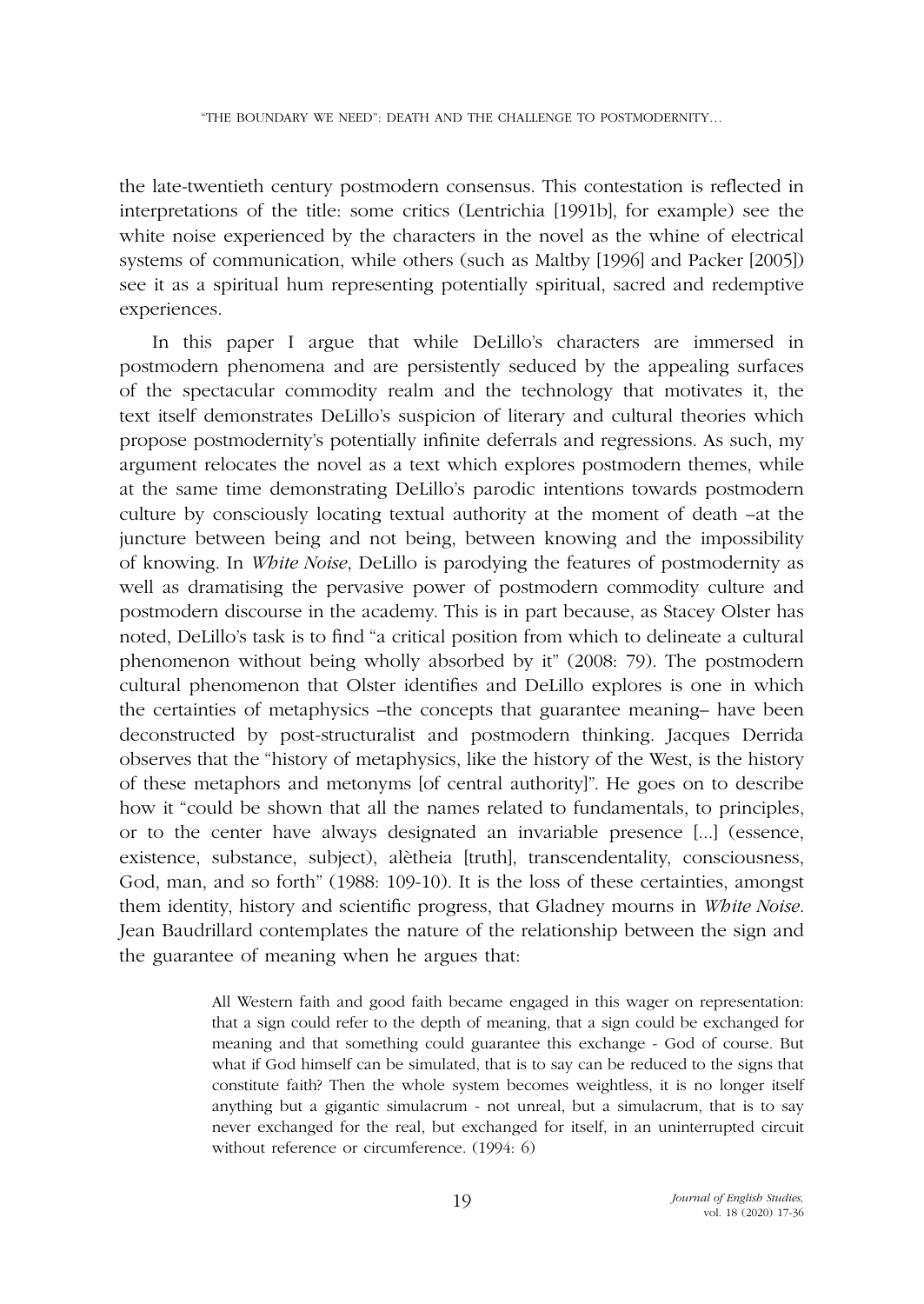God, then, could be one candidate for the foundational or metaphysical principle able to provide a basis for meaning in a language system because He is external to the system of signs. However, Baudrillard identifies that religious belief and worship are themselves constructed through a system of signs and potentially subject to the same processes of deferral as language. Derrida goes on to demonstrate that once the concepts of authority have been deconstructed (dismantled through their own contradictions), then the systems of meaning to which they had given stability collapse and appear to contribute to the chaos of life rather than the organisation of experience. It is the nostalgic desire for a transcendental signified, a concept able to give authority to all signs in a system of meaning, which motivates DeLillo's characters in pursuit of some sacred or spiritual experience that will no longer be subject to the processes of deferral and referral that shape late twentieth century America in the novel.

The absence of the transcendental signified results in meaning in language being deferred from one signifier to the next without arriving at the solid object of signification the language user craves. Derrida argues that a moment arrived:

> when language invaded the universal problematic, the moment when, in the absence of a center or origin, everything became discourse [... .] [T]hat is to say, a system in which the central signified, the original or transcendental signified, is never absolutely present outside a system of differences. The absence of the transcendental signified extends the domain and play of signification infinitely. (1988: 110)

The transcendental signified, then, is the language component that will bring a halt to the process of deferral, or "play" as Derrida characterises it, and a material and stable meaning can be arrived at. However, the nature of this authoritative concept cannot be linguistic or it will itself be implicated in this process of play, referral and deferral in language and meaning.

It is my contention that the fear of death inhabits the lives of DeLillo's characters as an example of what Baudrillard would see as a simulation of death. In contrast, for DeLillo, the material fact of death is able to provide an exterior metaphysical principle able to bring to a halt the potentially endless deferrals proposed by postmodern culture. Death then acts as Derrida's transcendental signified precisely because it is not constructed within the discourses of language. Death is, of course, also beyond the characters' narratives and so while we and DeLillo see the futility of the pursuit of a halt to these regressions, Jack Gladney and his wife, Babette, are unable to and are condemned to live in a perpetual postmodern representation of a technologically motivated reality. Paul Maltby argues that "to postmodernize DeLillo is to risk losing sight of the (conspicuously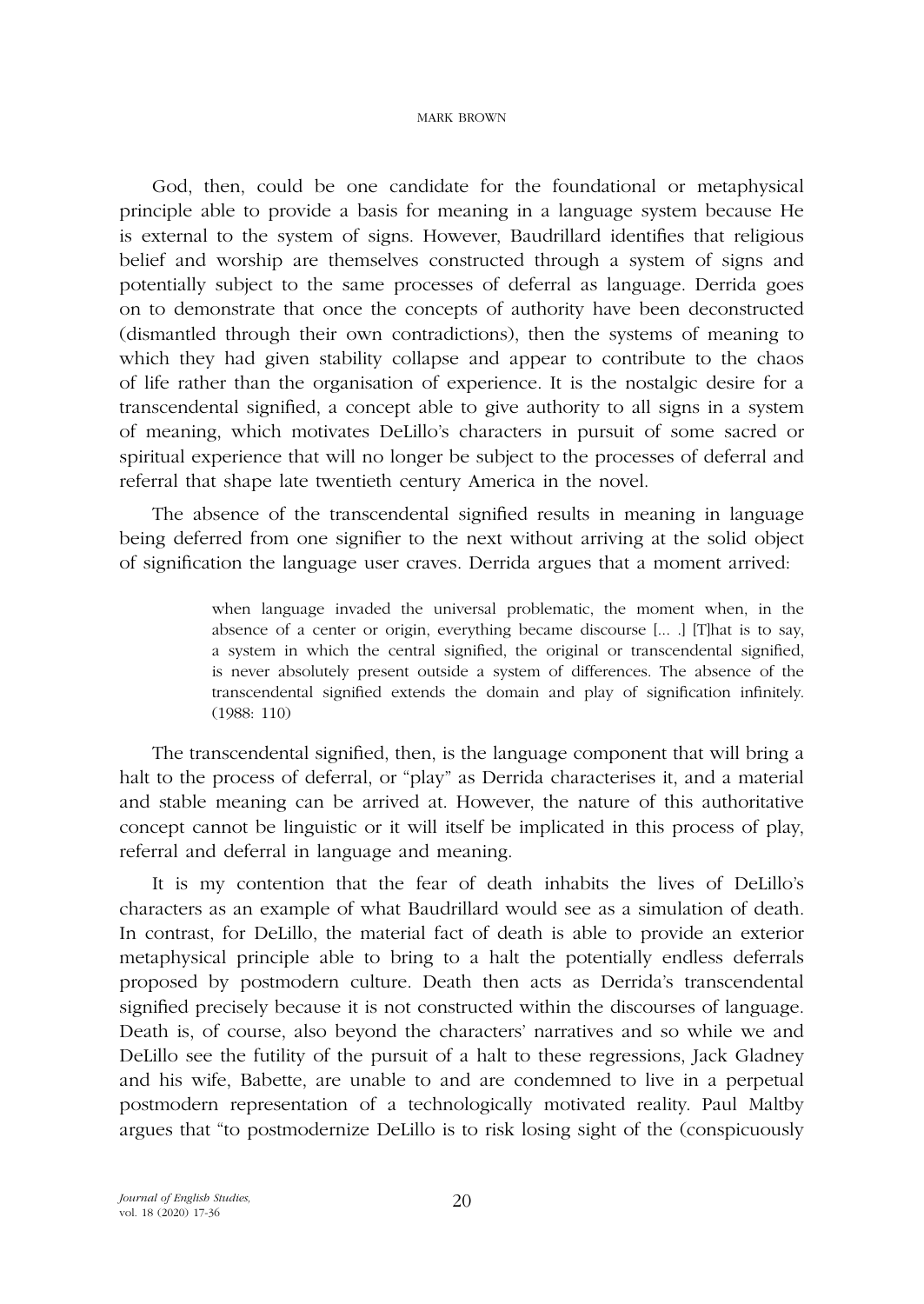unpostmodern) metaphysical impulse that animates his work" (1996: 260). While Maltby locates un-postmodern impulses across DeLillo's work in the Romantic sublime, the innocence of childhood and spiritual redemption, I want to pay far greater attention to death as a guarantee of meaning in this text. Indeed, while DeLillo's narrative focuses in a manifest way on spectacular commodification and the culture of the image, and on the influence of multi-national culture and technology, it is death that is a consistent presence in his debates here. DeLillo's working title was *The American Book of the Dead* and he has said that the book is about "death on a personal level" (Moses 1991: 79 and DeLillo quoted in Engels 1999: 769). Death, then, is itself problematised in the text. It does not inhabit the lives of the central characters in a direct way, but is instead experienced through a number of deferrals: as a fear of something that can be managed and medicated technologically. As a consequence, the fear of death becomes another symptom of the postmodern condition, while the material experience of death itself remains a distant but distinct possibility for the establishment of a metaphysical concept.

DeLillo's central character, then, is on an unstated quest to find the transcendental signified that will give meaning to the systems of thought and experience through which he moves. To do this, as both Derrida and Baudrillard have shown us, Jack needs to establish a position outside of postmodern culture so that he is able to get a purchase on it and, to some extent, resist it. However, both Baudrillard and Jameson identify that the realm of the image and its commodity environment provide little opportunity to establish a critical position outside of postmodern culture. Baudrillard cites an "*implosion*" between the poles of cause and effect such that "nothing separates one pole from another anymore", resulting in "an absorption of the radiating mode of causality" (1994: 31, original emphasis). This implosion mimics the flattening of so many aspects of contemporary experience, culture and theory in postmodern thinking: time and space, or the television screen and its surrogate, the image, for example. Jameson reinterprets Baudrillard's "gap" between the poles of cause and effect in an analytical model of "critical distance". For Jameson, postmodernism has abolished, or collapsed, the earlier forms of critical distance with the result that "[w]e are submerged in its henceforth filled and suffused volumes to the point where our new postmodern bodies are [...] incapable of distantiation" (1991: 48-9). Within the logic of the text, DeLillo's characters are condemned, to one extent or another, to occupy these undistantiated cultural spaces. However, DeLillo's position, outside the text, gives him an authorial distance which allows him to generate a parodic interpretation of postmodern culture. As I will demonstrate, DeLillo's scepticism of endless deferrals finds its expression in death as a certainty, with his concerns given voice by a minor character, Winnie Richards, who draws our attention to the tension between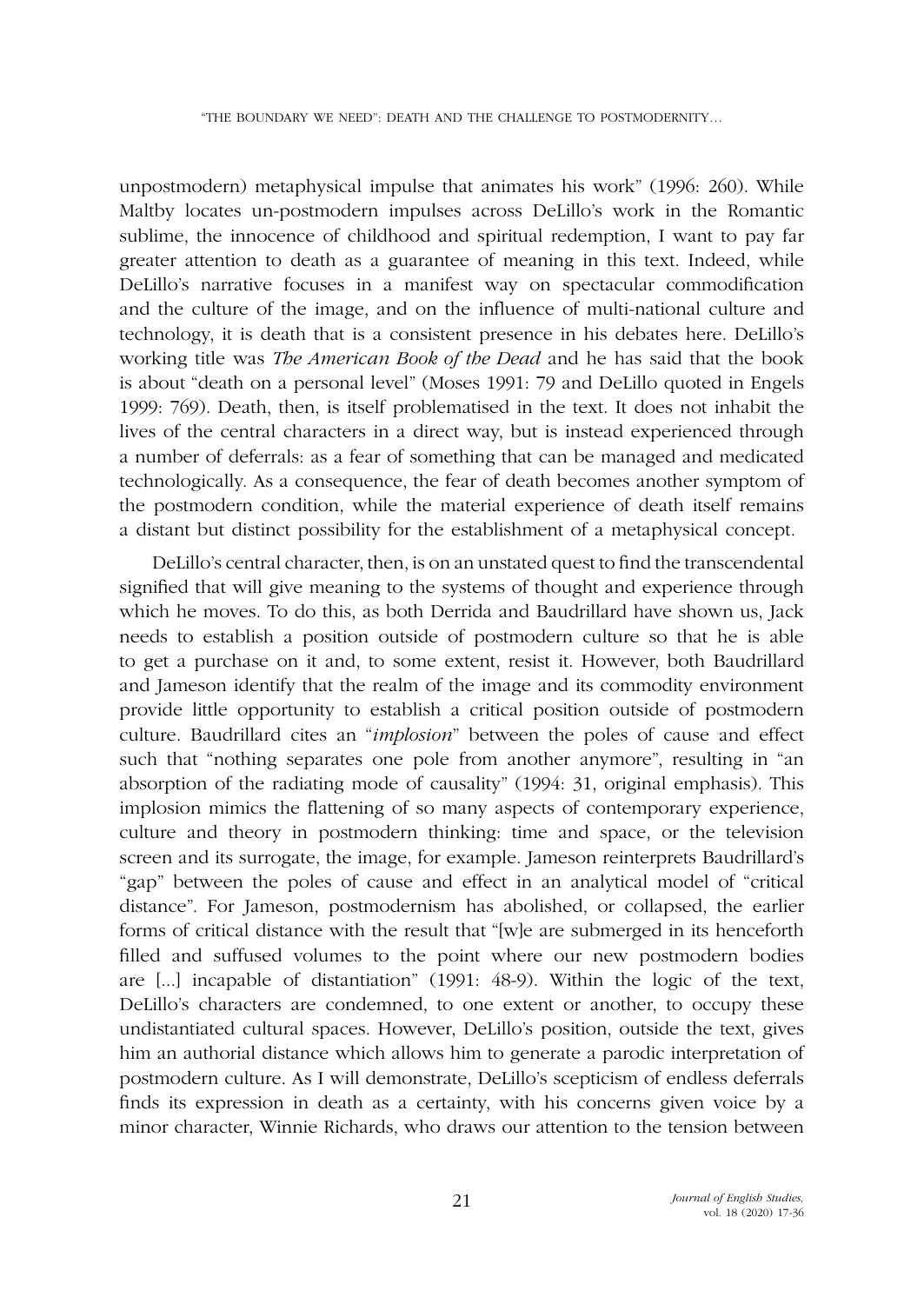the fear of death and death itself. Before demonstrating the strategies adopted by Jack Gladney to evade the endless processes of postmodern deferral, I want to explore the postmodern features of the novel. These are both thematic and generic. DeLillo borrows from the genres of the family drama, disaster narratives and the detective form, while his dominant postmodern themes are identity, commodification and television.

### I

Jack Gladney is a character in search of an identity. He describes himself as a college lecturer who "invented Hitler Studies in North America in March 1968" (DeLillo 1984: 4). At the time, the college chancellor had advised him that his name and appearance let him down. As a consequence, Jack changes his name to J. A. K. Gladney: a "tag [he] wore like a borrowed suit" (DeLillo 1984: 16). Equally, Jack has a "tendency to make a feeble presentation of self", particularly his physical self. The solution, he tells us in his first person narrative, along with wearing the medieval academic robes of a departmental chairman, is to "gain weight" because:

> [the chancellor] wanted me to "grow out" into Hitler. [...] The glasses with thick black heavy frames and dark lenses were my own idea [....] Babette said she liked the series J. A. K. [....] To her it intimated dignity, significance and prestige.

I am the false character that follows the name around. (DeLillo 1984: 17)

These gestures of self-hood are symptomatic of the decentering effects of post-structuralism and the consequent destabilisation of identity in a postmodern world. Jameson describes this move away from the stable self as "the *decentering* of that formerly centered subject or psyche" (1991: 15, original emphasis). This decentering has the effect of liberating the self from the destructive forces of modernism and modernist anxieties about the distortion of individuality because "the liberation, in contemporary society, from the older *anomie* of the centered subject may also mean not merely a liberation from anxiety but a liberation from every other kind of feeling as well, since there is no longer a self present to do the feeling" (Jameson 1991: 15, original emphasis). In the case of Jack Gladney, his original conception of self is evacuated by the stereotype of a college don provided by his chancellor (a man who is both large and successful) leaving a vulnerable sense of identity which will later be occupied by stereotypes drawn from popular culture. The conflicted individual, struggling against the chaotic world of commodified forces to construct a stable and coherent sense of who they are, is neatly embodied in the figure of Orest Mercator who wants to break the world record for sitting in a cage with poisonous snakes. Gladney describes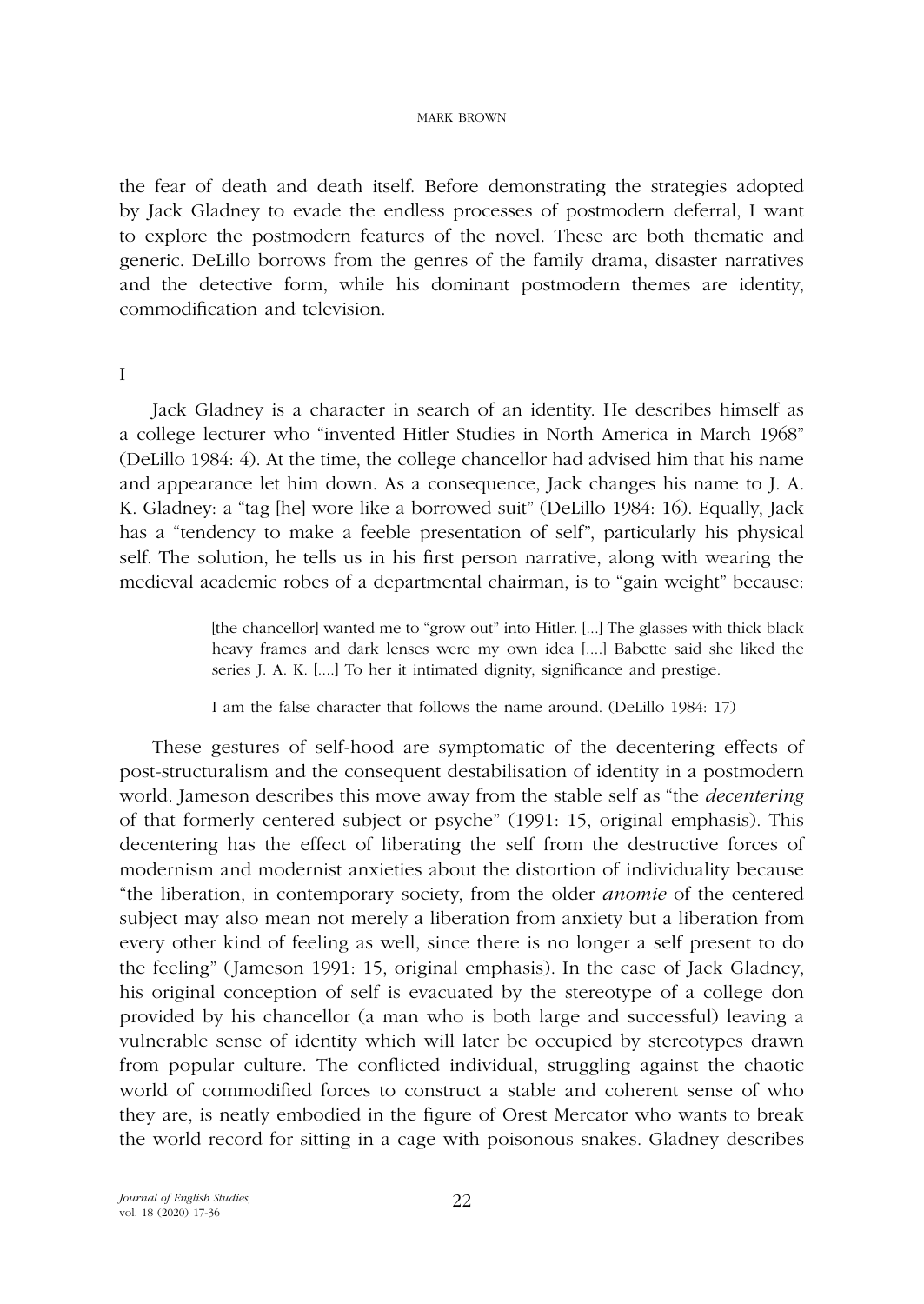how Mercator is "creating an imperial self out of some tabloid aspiration" (DeLillo 1984: 268). What Jack does not see is that his own imperial self, the distant academic, is equally crafted with dark glasses and the robes of a departmental chairman.

Jack's most complete sense of selfhood comes when he embraces the commodity environment and allows himself to be immersed in shopping. The supermarket and the mall are iconic postmodern spaces in that they exemplify the overwhelming plenitude of the commodity environment, they organise consumption, and they are prime examples of the triumph of the image over material reality. The Mid-Village Mall in *White Noise* is "a ten-storey building arranged around a center court of waterfalls, promenades and gardens" (DeLillo 1984: 83) where the commodity spectacle and the image offer Jack a temporary refuge from the insecurities of postmodern identity. When he catches sight of his own image in the store mirrors, he reflects: "I began to grow in value and self-regard. I filled myself out, found new aspects of myself, located a person I'd forgotten existed" (DeLillo 1984: 84). An interesting contrast to this fantasy world of consumption is the terrain in which the mall sits. The postmodern landscape of commodification and consumption is imposed like a palimpsest over the archaeological remains of America's past. Residues of the area's industrial past remain inscribed on the landscape in the form of names which capture a modernist past dedicated to production rather than consumption. The local towns are named for the substantial practices of industrial production and the immigrant communities who peopled them. Fredric Jameson describes how the "postmodern is [...] the forcefield in which very different kinds of cultural impulses –what Raymond Williams has usefully termed "residual" and "emergent" forms of cultural production– must make their way" (1991: 6). The towns of "Farmington", "Coaltown", "Blacksmith", "Watertown", "Bakerstown", "Glassboro" and "Iron City" are all expressions of the area's residual industrial past and provide Jack with a nostalgic focus for earlier certainties, but certainties that are, none the less, lost to the postmodern cycles of renewal and innovation (DeLillo 1984: 12, 58, 85, 97, 222, 275 and 300). Iron City, for example, is "sunk in the confusion [...] of abandonment" (DeLillo 1984: 85). It is the city's main street which displays the most profound features for both nostalgia and the irretrievability of the certainties of earlier times because it is close to "a classic photography of regret" (DeLillo 1984: 89). This isn't just the main street of Iron City, it is the sepia tinged stereotype of the decay of the small town Main Street in the face of the onslaught from suburbanisation and advanced capitalism which the mall represents. Though Jack seems to be drawn to these earlier cultural impulses, the narrative makes it clear that these potential modernist escapes from postmodern indeterminacies provide only nostalgic dead-ends.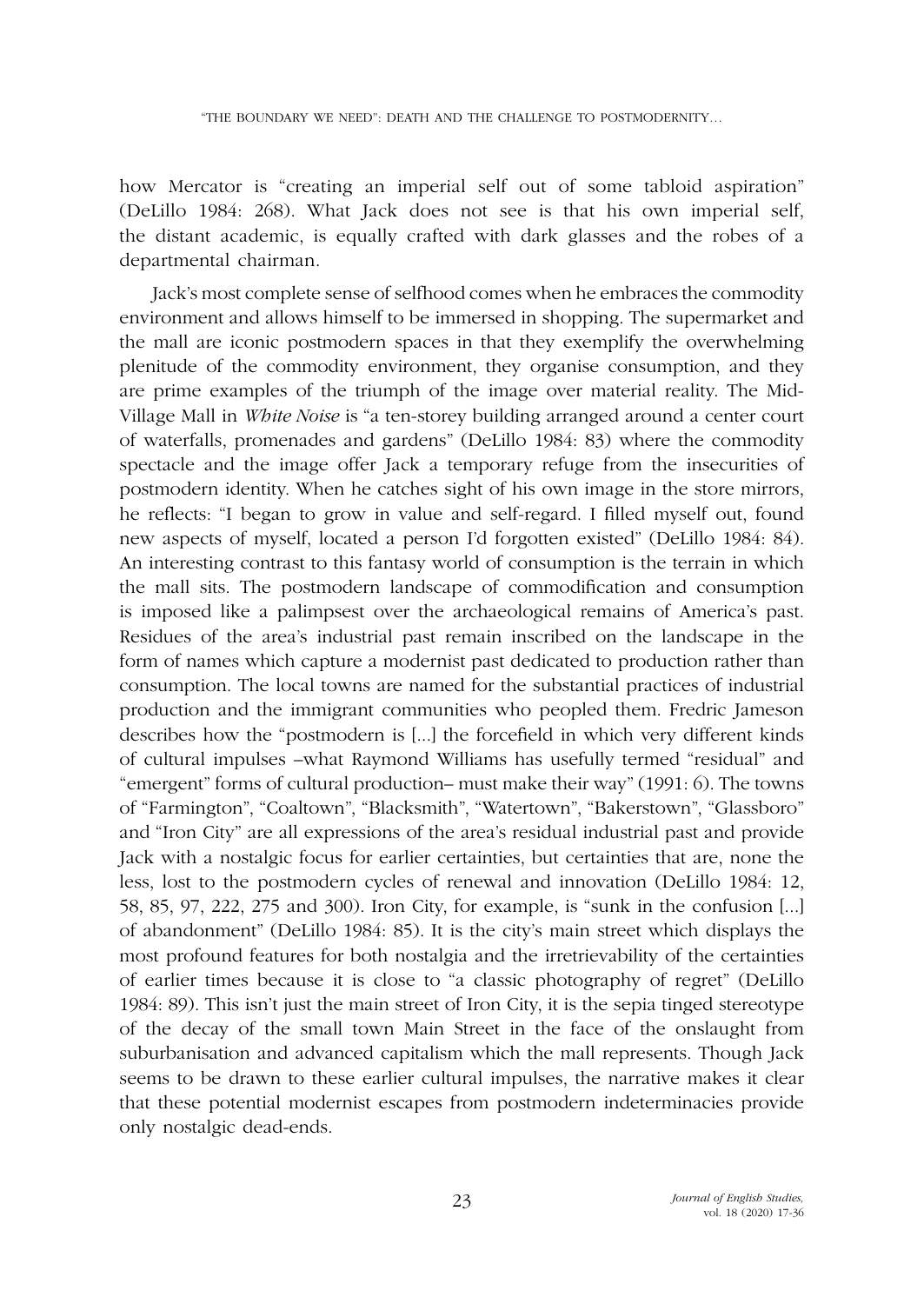DeLillo draws the reader's attention to the power of the commodity image many times in *White Noise*, but the clearest example comes in the supermarket where products are arranged "backed by mirrors that people accidentally punched when reaching for fruit in the upper rows". Here the consumer is first seduced by the "burnished" fruit and then drawn to the reflection of the commodity rather than to its already improved physical reality (1984: 36). Baudrillard extends Derrida's explanation of play in language to a system of images, such as that produced by advanced capitalism, consumerism and advertising. What he discovers "is the generation by models of a real without origin or reality: a hyperreal", resulting in the "desert of the real" (Baudrillard 1994: 1). In the supermarket, the image dominates the culture of advanced capitalism and exceeds the reality of the physical object. Baudrillard argues that in the postmodern realm, rather than reality motivating the image, reality is preceded by the image –"a precession of simulacra" he calls it (1994: 1). Meaning for the image-sign in this system, then, is not generated by its relation to a material reality, but by "the orbital recurrence of models and [...] the simulated generation of differences" (1994: 12). Because all these image-signs are related in a synchronic plane, endlessly referring to each other, the depth of meaning Jack craves is absent.

Perhaps the most famous and commented-upon example of the irreferentiality of the image in American literature takes place in *White Noise*. Jack takes Murray to a tourist attraction signposted "THE MOST PHOTOGRAPHED BARN IN AMERICA". Of course, Murray is obliged to give a theoretical commentary on those taking and selling images of the barn. "'No one sees the barn'", he perceptively tells Jack:

> Once you have seen the signs about the barn, it becomes impossible to see the barn [....] We're not here to capture an image, we're here to maintain one. Every photograph reinforces the aura [....] we've read the signs, seen the people snapping the pictures. We can't get outside the aura. We're part of the aura. (DeLillo 1984: 12-13)

The barn itself is never described to us, but Murray describes exactly the way in which the tangible reality of the barn itself recedes from its image simulacrum, the photograph, in the realm of potentially infinite reproduction because "[t] hey are taking pictures of taking pictures" (DeLillo 1984: 113). Borrowing from Benjamin, he attributes an aura to the experience of the image of the barn which mimics, but isn't, the unique and religious quality possessed by great works of art. In effect, the image and the process of capturing it take on the spiritual qualities earlier art retained within itself and the experience of its physical presence. Jack and Murray witness a new postmodern sublime that is the equivalent of the earlier Romantic sense of the sublime –in its inexplicability and awe-inspiring qualities– but which is motivated by technologies of reproduction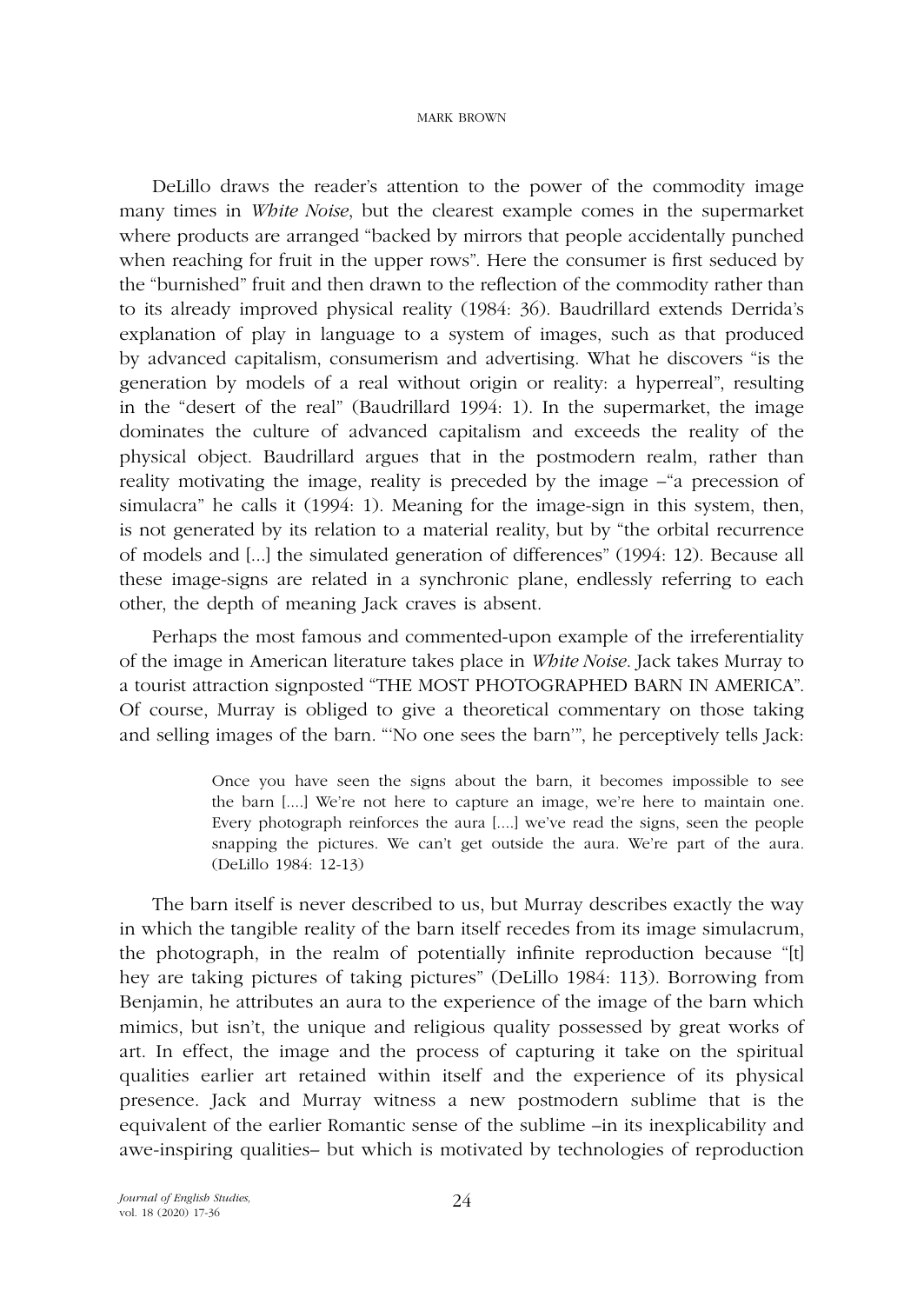and consumption (for an extended discussion of the Romantic sublime in the novel, see Maltby 1996: 269-71). As Lentricchia puts it, the real subject of this scene "is the electronic medium of the image as the active context of contemporary existence in America" (1991b: 88). Murray recognises, too, the implosion between the poles of analysis and interpretation described earlier, and the problematic nature of delineating "a cultural phenomenon without being wholly absorbed by it" (Ostler 2008: 79). In many ways, this episode encapsulates Jack's emerging experience of postmodernity in the novel: he can no longer contemplate his own experience of postmodern America precisely because of the signs directing him to it.<sup>1</sup>

Television dominates as the site for both the transmission and the depthlessness of the image in *White Noise*. Jameson describes how television "articulates nothing, but rather implodes, carrying its flattened image surface within itself" (1991: 37). He goes further and, it could be argued, establishes a set of terms which trace quite closely the experiences of DeLillo's characters in *White Noise*. For Jameson, communications technology, with television as its most common manifestation, is one of the fundamental components of what he calls "a postmodern or technological sublime", establishing a relationship between reality and TV similar to that we have seen between the barn and the commodified circulation of its image (1991: 37). It is significant that Gladney family life revolves around television. When Babette unexpectedly appears on the family TV, Gladney describes how the picture is "animated but also flat, distant, sealed off, timeless [....] she was coming into being, endlessly being formed and reformed [...] as the electronic dots swarmed" (DeLillo 1984: 104). Babette here is more real, more authentic for being reproduced on the TV screen. She is actively taking part in the postmodern process of image production as she is constituted and then re-constituted electronically in the form of light. The experience for the family demonstrates that Babette has a more secure presence in the postmodern world if that presence is validated by electronic media. "[I]t is TV that is true", Baudrillard argues. "Truth [...] is no longer the reflexive truth of the mirror, nor the perspectival truth [...] of the gaze" (1994: 29). In other words, the medium meant to reflect reality is now active in shaping it. For many of the characters in *White Noise*, the transformation of reality into the form of the image on television validates and legitimises the image rather than the reality, paradoxically giving the image greater substance.

<sup>1</sup> The barn takes on similar qualities to the Lascaux caves in France, which Baudrillard considers. By creating an exact replica to preserve the original, the custodians of the caves have created a "duplication [which] suffices to render both [the duplicate and its original] artificial". In essence, the real recedes and is replaced by a copy of itself which then stands for both the artificiality of the image and at the same time the new reality of the original (Baudrillard 1994: 9).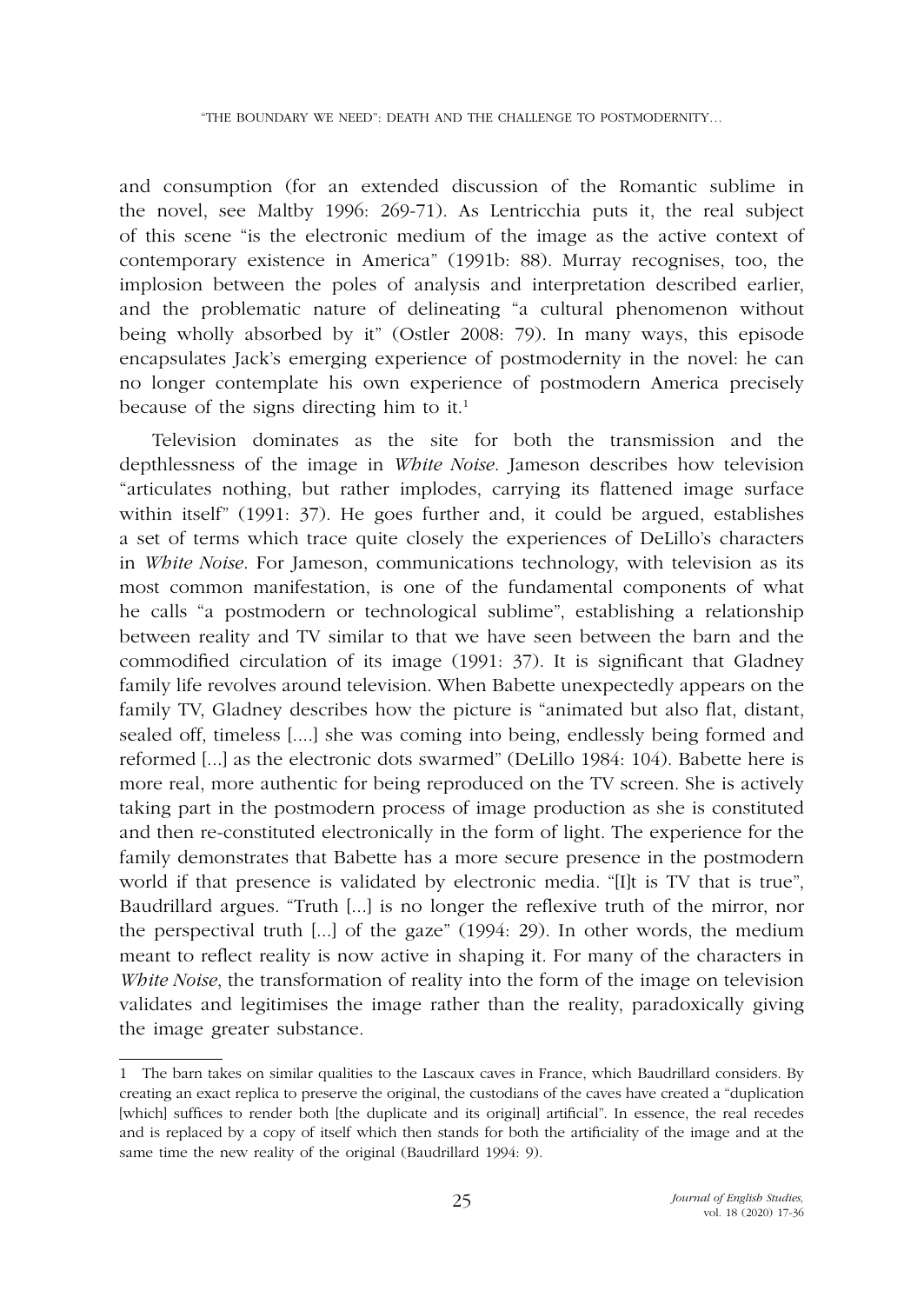The ecological disaster that forms the central part of Jack's narrative produces a poisonous cloud which is also a key trope for postmodernity in the novel. Most significantly, the cloud is a postmodern spectacle which, Jack is told, contains a "'whole new generation of toxic waste'" (DeLillo 1984: 138). Commentators on the postmodern identify waste as an inevitable by-product of the culture of consumption which then forms the poisonous residue of contemporary living. Ordinarily, these residues are denied and hidden, and so when they escape back into the realm of consumption they create horror and panic. In *White Noise*, however, the cloud of poisonous by-products is also spectacular and has many of the qualities of the technological sublime. Guy Debord, in his influential study of commodity culture, describes the spectacle as "not a collection of images, but a social relation among people, mediated by images" (1983: no. 4 no page). Once again we can see the image dominating the social realm, here mediating relationships among citizens whose only social role is to become consumers in an image-saturated society. Debord goes on to relate the social relations between people to the mode of production in society. "The spectacle, grasped in its totality, is both the result and the project of the existing mode of production [...]", he argues. "In all its specific forms, as information or propaganda, as advertisement or direct entertainment consumption, the spectacle is the present *model* of socially dominant life" (1983: no. 6 np, original emphasis). We can see the toxic cloud, then, simultaneously as a spectacular expression of the processes of production that generate the consumer goods occupying the commodity realm, the dangerous residues of industrialisation, and the means of motivating and maintaining consumer desire in the realm of the image. This latter at first seems counter-intuitive because the toxic cloud of industrial residues should be the hidden consequence of consumerism, but Jack becomes immediately aware of the cloud's relationship to the image and to commodity consumption. "In its tremendous size, its dark and bulky menace, [...]" he informs the reader, "the cloud resembled a national promotion for death, a multimillion-dollar campaign backed by radio spots, heavy print and billboard, TV saturation" (DeLillo 1984: 157-8). The media are not covering the toxic event, but its manifestation is taking on the qualities of light and spectacle that TV generates, as we have already seen with Babette's live appearance. Debord would see the toxic cloud as the "apologetic catalogue" of the totality of the relations of production, consumption and advertising in an advanced capitalist system (1983: no. 65 np).

DeLillo uses the medical consequences of exposure to pollution to explore the relationship between the signifier and the signified. Amongst many examples, the development of the side-effects of exposure to Nyodene D suggested by radio accounts is significant for its exploration of the relationship between media, the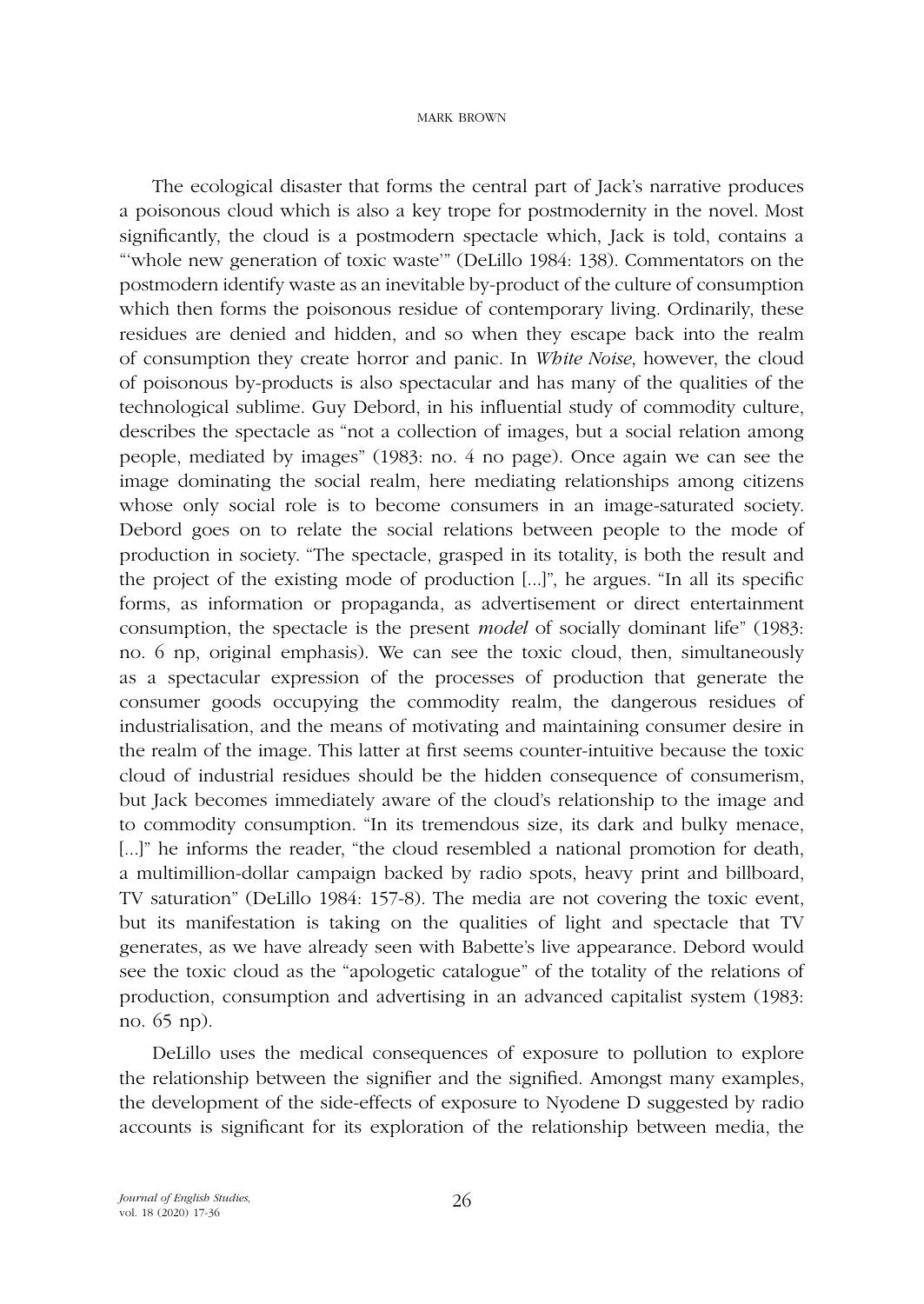signifier and material reality. First Jack's daughters experience "sweaty palms"; then "nausea, vomiting, shortness of breath"; and finally "*déjà vu*" (DeLillo 1984: 112 and 116, original emphasis). The girls respond to the directions of the media, in a media saturated world, rather than to their own biological states. In a statement that demonstrates his awareness of the transmission and effects of information and knowledge in a postmodern society, Jack asks the reader: "Are we talking about mere symptoms or deeply entrenched conditions? Is a symptom a sign or a thing? What is a thing and how do we know it's not another thing?" (DeLillo 1984: 125-6). These indeterminacies demonstrate Jack's discomfort with his place in the new postmodern order. DeLillo uses him to illustrate the unsettling effects of postmodern regress when, unlike Murray, the subject is insufficiently aware of post-structuralist questioning of the stability of meaning in language. If, as Jack suspects, a thing could be another thing or a symptom could substitute for a cause, then, as Derrida argues, "the domain and play of signification" (1988: 110) could extend infinitely. Jack is aware of the potential irreferentiality of language and his anxiety over the distinction between a signifier, a symptom and the thing to which they are supposed to refer demonstrates the urgency of his quest for metaphysical certainties in each episode of his narrative.

The power of the TV and the mystical quality of the commodity spectacle are illustrated when Jack overhears Steffie mumbling in her sleep. Watching children sleep, like shopping, gives Jack a spiritual lift. The connection between the mystical and the commodified is amplified when Steffie utters, in an "ecstatic chant", the name of a Japanese automobile: "*Toyota Celica*". Jack reflects on the transcendental possibilities of this name. "The utterance was beautiful and mysterious, gold-shot with looming wonder", he tells us:

> It was like the name of an ancient power in the sky [....] She was only repeating some TV voice. Toyota Corolla, Toyota Celica, Toyota Cressida. Supranational names, computer-generated, more or less universally pronounceable. Part of every child's brain noise, the substatic regions too deep to probe. Whatever its source, the utterance struck me with the impact of a moment of splendid transcendence. (DeLillo 1984: 155, original emphasis)

Jameson, the philosopher of multi-national capital, would recognise how advertising has invaded the consciousness of the child with meaningless terms able to resonate with consumers regardless of language and culture. Millard too recognises that the "subjectivity of the novel's characters is fashioned for them by the imperatives of consumer culture and its media images and narratives" (2000: 124- 5). There is a quality to this experience which is paradoxically personal, religious and sublime but, once again, the sublime qualities are motivated by technology to generate a peculiarly postmodern moment. The name Celica provides celestial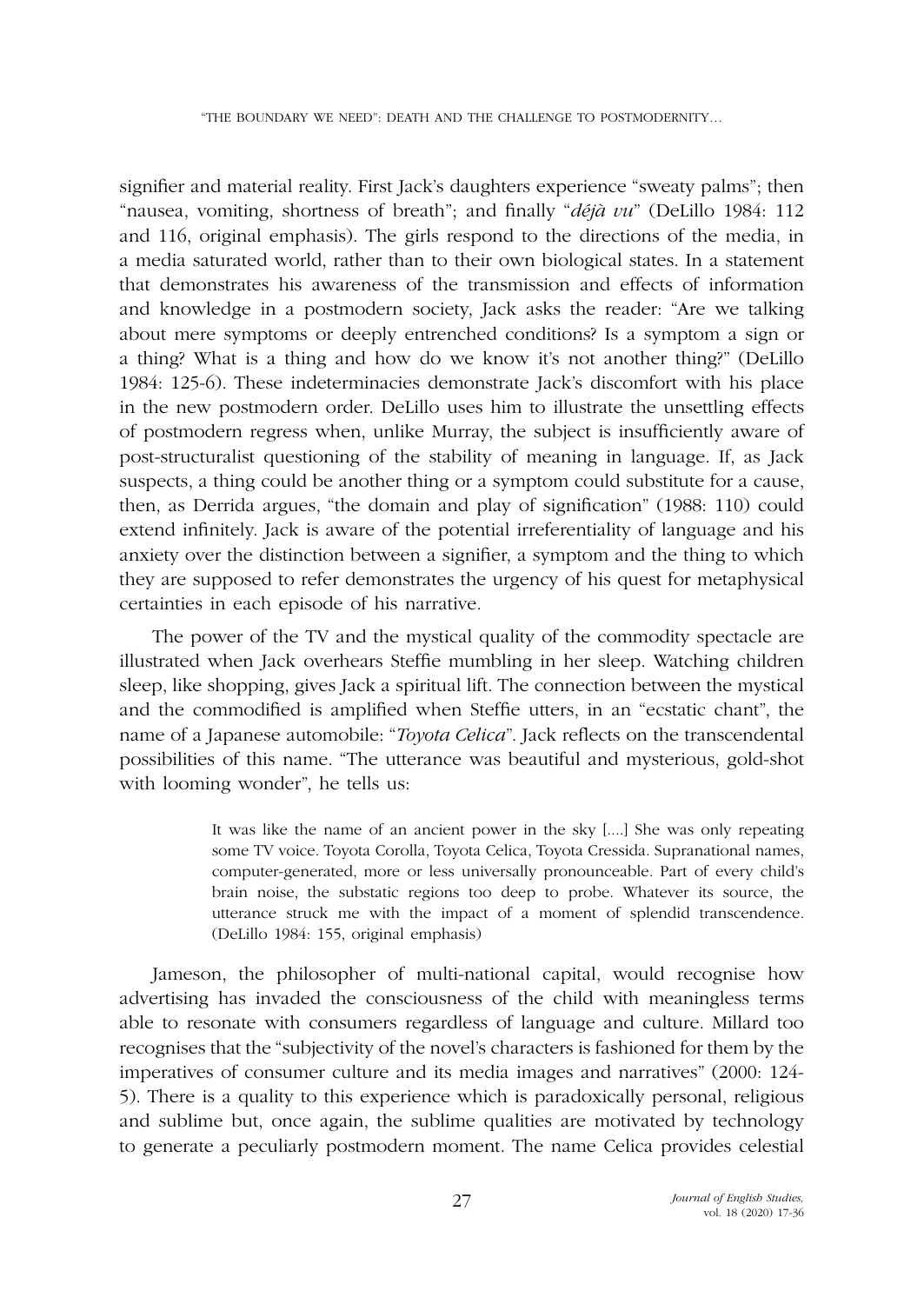possibilities of the sacred and spiritual, in which Maltby identifies "a mystical resonance and potency", able to transcend the mundane nature of a mere car (1996: 261). The personal and mystical experience of the commodity signifier here is due, in part, to the very nature of language in the postmodern environment. The meaning that Jack craves is subject to a process of referral, a movement from sign to sign, concept to concept, image to image along a chain of signification in which metaphysical stability and linguistic authority is evaded. Jack's present, Jameson might argue in a reflection of the mystical nature of the experience of the signifier,

> suddenly engulfs the subject with undescribable vividness, a materiality of perception properly overwhelming, which effectively dramatizes the power of the material –or better still, the literal– signifier in isolation. This present of the world or material signifier comes before the subject with heightened intensity, bearing a mysterious charge of affect [....] which one could [...] imagine in the positive terms of euphoria, a high, an intoxicatory or hallucinogenic intensity. (Jameson 1991: 27-8)

The euphoric effect of the sign in isolation transports Jack ever more deeply into Baudrillard's hyperreality, into a realm where the sign exchanges for the advertising image and vice versa in a continuous play of "the simulated generation of differences" (1994: 3). Maltby mistakenly sees Steffie's commodity incantations as indicative of the "Romantic notion of insight, of the child as gifted with an intuitive perception of truth" (1996: 268). However, there is no indication that Steffie's unconscious chanting of commodity names is able to anchor meaning for either her or Gladney. Once again, Jack's euphoria does not lead to the metaphysical certainties that are the subject of his quest.

## II

If language and culture refuse to offer any stable concepts upon which to establish meaning, can the act of representation, literature itself, offer any certainties? *White Noise* starts off as a campus novel, in which post-structuralism has triumphed as the dominant critical discourse at the College-on-the-Hill. The department of American environments has become dedicated to the interrogation of the languages of popular culture and commodity objects, with "'full professors [...] who read nothing but cereal boxes" (DeLillo 1984: 10). Jack's debates with his fourteen year old son, Heinrich, contribute to the unsettling instabilities of poststructuralist discourse by problematising the nature of language, its capacity to represent reality, and the status of knowledge. Heinrich adopts a position which, in DeLillo's hands, parodies the linguistic uncertainty explored by post-structuralism and the insistent relativism of postmodernism. In an exchange about the weather Heinrich poses the question: "'How can I say it's raining now if your so-called 'now'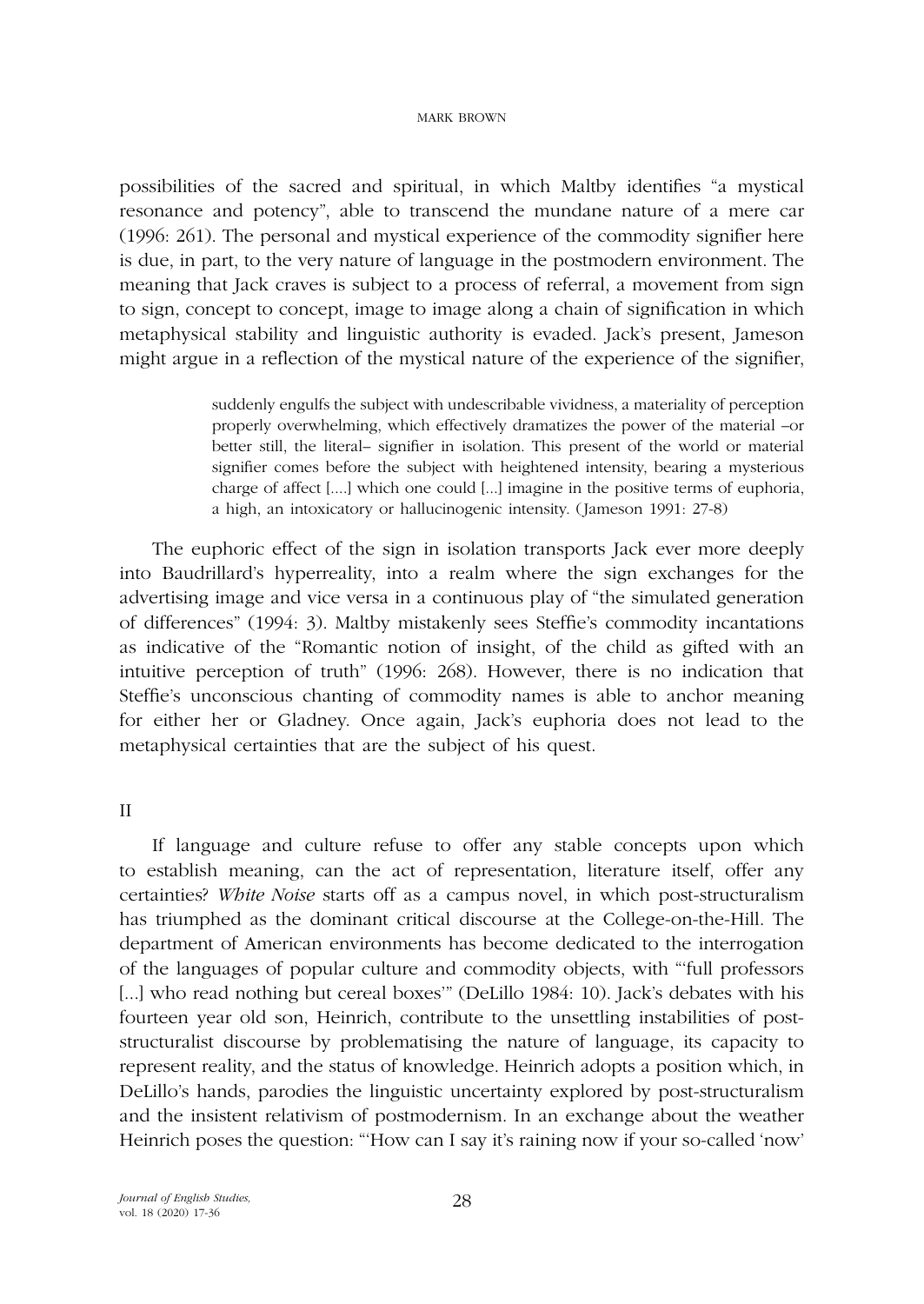becomes 'then' as soon as you say it?'" (DeLillo 1984: 23-4). In exchanges such as this, Heinrich adopts a Baudrillardian stance in which signs that point to reality – here the vocabulary of weather radio reporting –merely substitute for the subjective experience of time, space and language. The campus novel is clearly being used by DeLillo here to demonstrate and explore the paradigmatic dominance of poststructural thought which has been so central in shaping critical approaches to the postmodern culture that his characters negotiate. Heinrich is Jack's son by an earlier marriage and much of the narrative takes the form of a family drama. However, because none of the children living in the Gladney household are the product of the marriage of Jack and Babette, the family drama is not a traditional one. Instead, the family as an idea is disrupted by a series of unconventional kinships, multiple marriages and a complex series of step and half-sibling relationships creating "a fearful symmetry" that parodies the American nuclear family (Ferraro 1991: 16). However, instead of heralding a breakdown of social order, these new and chaotic structures merely propose different ways for the family to remain what Gladney terms "the cradle of the world's misinformation" (DeLillo 1984: 81). The narrative is also driven by a mystery, and Jack –his identity already fragmented between academic, happy consumer and family man– becomes a reluctant detective to solve it. Jack must find out about Dylar, the mysterious drug Babette takes to treat the symptoms of her fear of death, and confront its creator, Mr Gray. DeLillo's narratives have always been characterised by a pronounced self awareness of plot, and the detective component of *White Noise* draws this metafictional device to the surface. Jack frequently acknowledges the relentless drive of the plot that he is involved with towards conventional resolutions. "'All plots move in one direction'" Jack tells Babette during one of their conversations about their shared fear of death (DeLillo 1984: 199). The detective form moves inexorably towards a violent conclusion and death because, as Packer notes, "sacrificial conclusions are a staple of narrative", and Jack becomes increasingly aware that he must fulfil the destiny of his genre form (2005: 660). By constructing Jack from the conventions of the different genres which shape his narrative, DeLillo is demonstrating that Jack is more than a character subjected to the forces of a new cultural paradigm, he is also a metafictional device contrived to explore the competing forces of residual modernism and expanding postmodernism.

III

Where then should Jack Gladney look for an escape from the infinite regress and deferrals in the decentered systems of meaning at the end of the twentieth century? Jack's metafictional awareness of his own plot moving him deathward provides a compelling example of the capacity of death to be the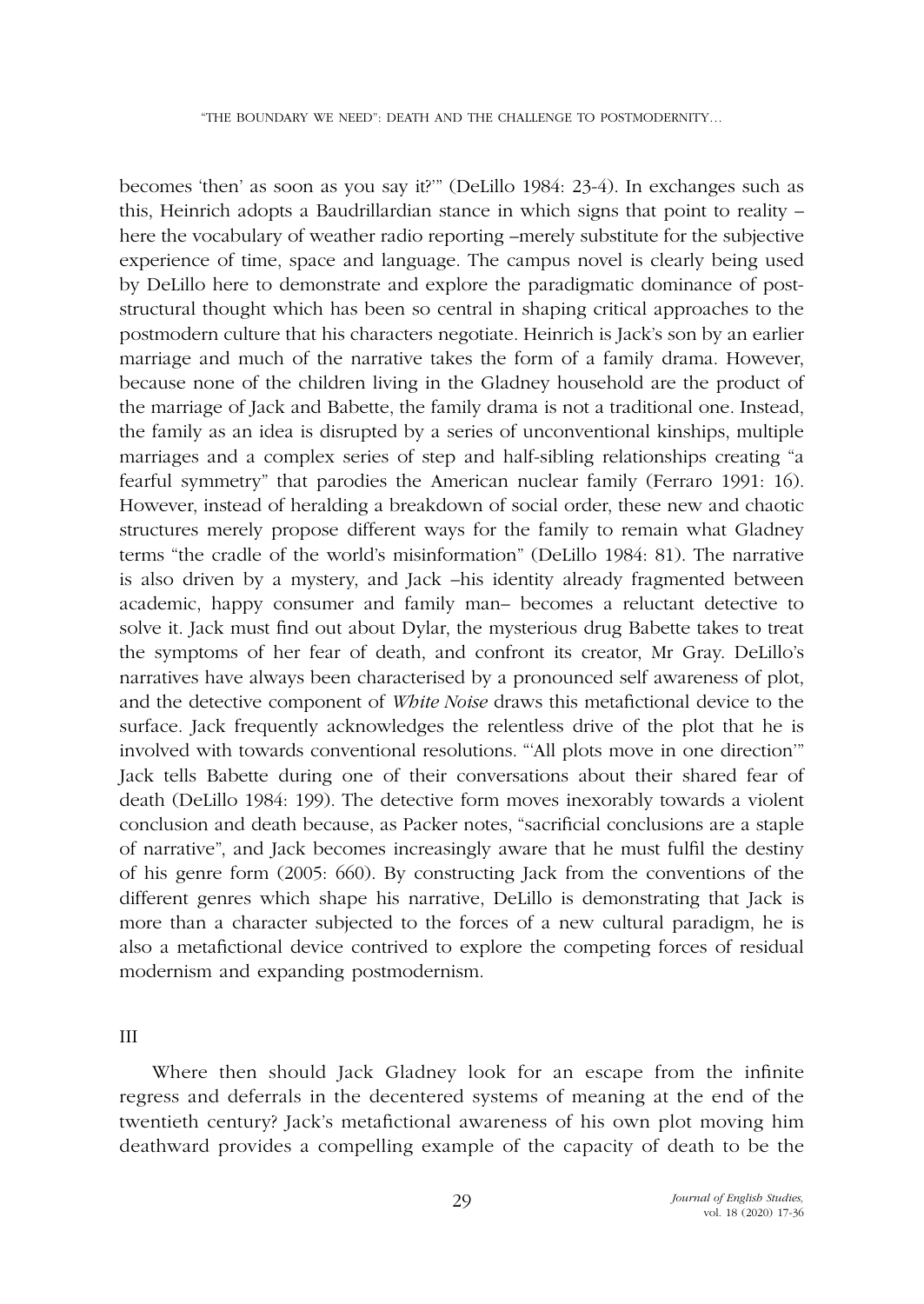sign which brings to a halt the deferrals of postmodern experience –including that of literary form. However, as we have already seen, Jack and Babette are more concerned with one of the signs for death, fear, than they are with death itself. In *White Noise*, the fear of death becomes a symptom of the late twentieth century, which can be medically controlled and which defers the materiality of the end of life along a chain of signification. As Wilcox observes, "even death is not exempt from the world of simulation: the experience of dying is utterly mediated by technology and eclipsed by a world of symbols. The body becomes simulacrum, and death loses its personal and existential resonances" (1991: 352). But Wilcox is conflating death with the fear of death. When focusing only on the fear of death, we once again find Jack faced with the unstable relationship between "a sign and a thing" when indicated by a symptom. However, the fear of death is what is visible from the characters' perspectives, while death itself is observable from a perspective external to the text for DeLillo and the reader and, for the first time in the novel, we can see the process of deferral potentially coming to a halt.

Death operates in a number of ways in the novel. Advanced capitalism's technological mediation between death and its deferred surrogate, fear, is symbolised by the drug Dylar. In contrast, early in the narrative, Jack seeks certainties about death in "THE OLD BURYING GROUND *Blacksmith Village*" (DeLillo 1984: 97, original emphasis). Here, beyond the noise of traffic and factories, beyond the reach of the twentieth century, Jack finds "great strong simple names, suggesting a moral rigor" faintly inscribed on the headstones (DeLillo 1984: 97). Jack interprets this earlier age as signalling a greater immediacy to death able to fulfil his nostalgic desire for certainty and a more stable set of moral beliefs on which to build a system of meaning. He is aware, however, that he is only able to interpret his contemporary encounter with ancient death through the representational codes of "the landscapist's lament" (DeLillo 1984: 97). Here, Jack's late twentieth century condition is mediated by the representational codes, the traditions and the generic conventions of American landscape painters (of the Hudson River School, for example) in a similar way to how he will go on to interpret his experiences through the generic codes of the TV detective mystery. Significantly, Jack and Babette do not discuss the corporeal realities of pain or trauma that will lead to death, or the mysteries of an afterlife. Instead, in *White Noise*, late twentieth century society has found ways to simulate death and so technologise its experience, and to medicate against the fear it creates with elegant technical solutions. When, for example, passengers at Iron City airport report their airplane falling four miles after an engine failure, they describe how a voice from the flightdeck leaves a message for the flight-recorder: "'It is worse than we ever imaged. They didn't prepare us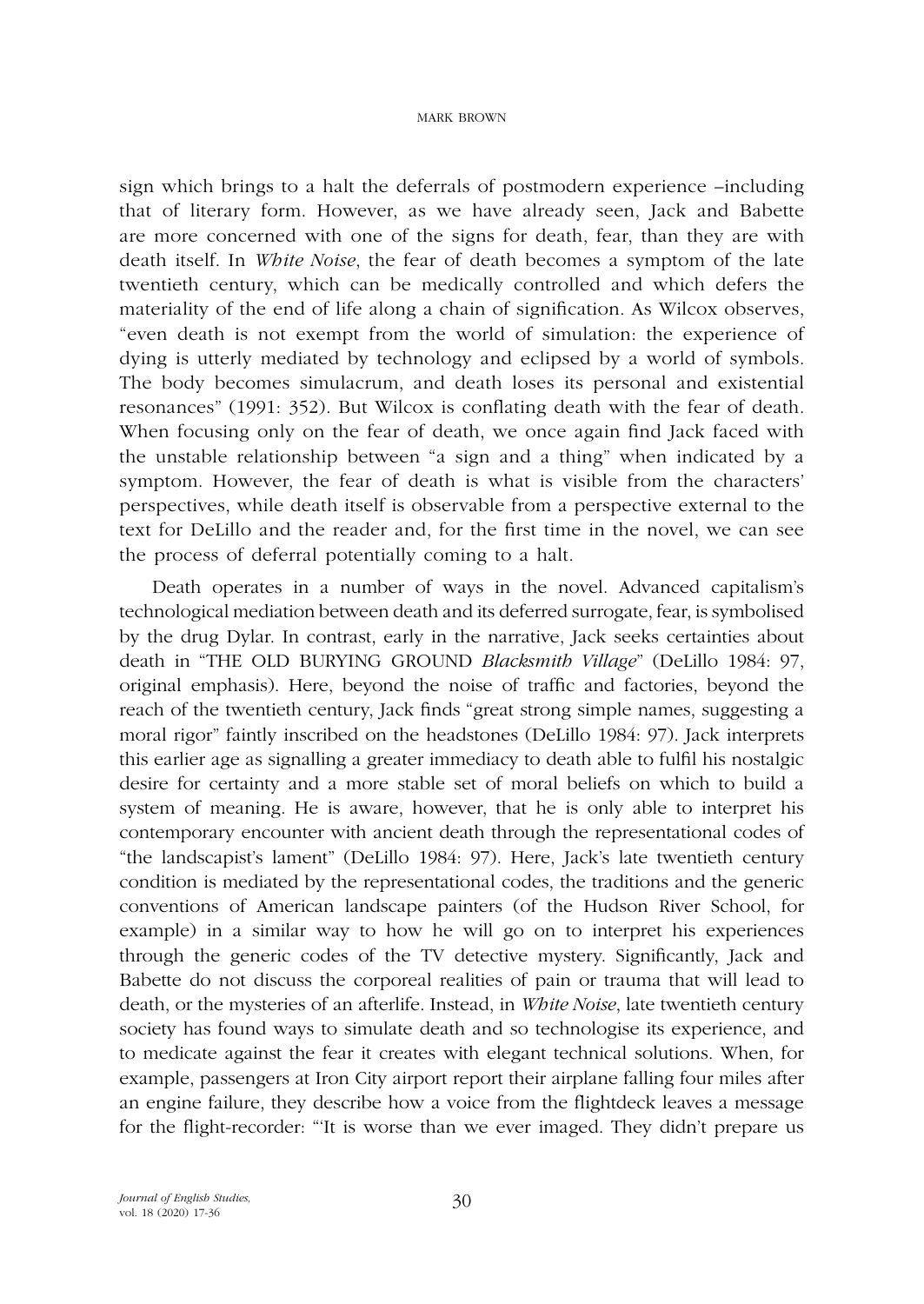for this at the death simulator in Denver. Our fear is pure, so totally stripped of distractions and pressures as to be a form of transcendental meditation'" (DeLillo 1984: 91). While a death simulator has been created, it is only proximity to death that can begin to strip away technological and philosophical mediation. Crucially here, when the flightdeck voice is faced with the reality of death, he is able to see death much more directly as a potentially transcendental experience.

Babette's attempts to overcome the symptoms of her death anxiety are focused on Dylar. Dylar medicates the patient against the fear of death and hence moves it from the purely personal and emotional into the realm of technological consumption. To guarantee a supply of the drug Babette sells her body to Dylar's renegade creator, Willie Mink, known through most of the novel as Mr Gray, in a "capitalist transaction" which also provides the motivation for Jack's narrative of pursuit and vengeance in the last third of the novel (DeLillo 1984: 193). The purpose of the drug is not to tranquilise the patient, but to inhibit the fear of death by interacting with neurotransmitters to isolate "'the-fear-of-death part of the brain'" (DeLillo 1984: 200). Dylar, as Moses observes, is the ultimate postmodern drug because "it makes no claims to treat causes, only to alleviate symptoms [...]; manipulate the signs, deconstruct the symptoms, and the cause or referent in effect disappears" (1991: 76). Dylar and the fear of death, then, operate in the novel to emphasise the deferrals of meaning from signifier to signifier rather than the relationship of the signifier to material experience, and to illustrate further the extent of the penetration of the commodity realm into America's emotional life at the end of the twentieth century.

The postmodern thematics of identity and the image-driven culture of television intersect with the issues of death and literary form in the confrontation between Jack and Willie Mink. First Jack takes on another identity, that of the detective who tracks down the evil genius and the violator of his wife. Then, demonstrating a profound awareness of the power of plots and plans (as he has throughout the novel), Jack takes on the role of violent avenger that his narrative predicts for him. Jack's own prophesy, that plots inevitably direct their participants' narratives deathwards, seems to be coming true as his narrative draws towards the violent climax that its formula demands.

Jack tracks down Mink to the Roadway Motel in Germantown, an industrial area of Iron City. With a plan to shoot Mink and disguise his crime as a suicide Jack senses a new order that allows him to become more "aware of processes, components, things relating to other things" (DeLillo 1984: 304). This moment represents the point at which Jack's identity is most fully colonised by the popular discourses of postmodern culture and he relinquishes his nostalgic desire for earlier cultural certainties. When he looks through the motel room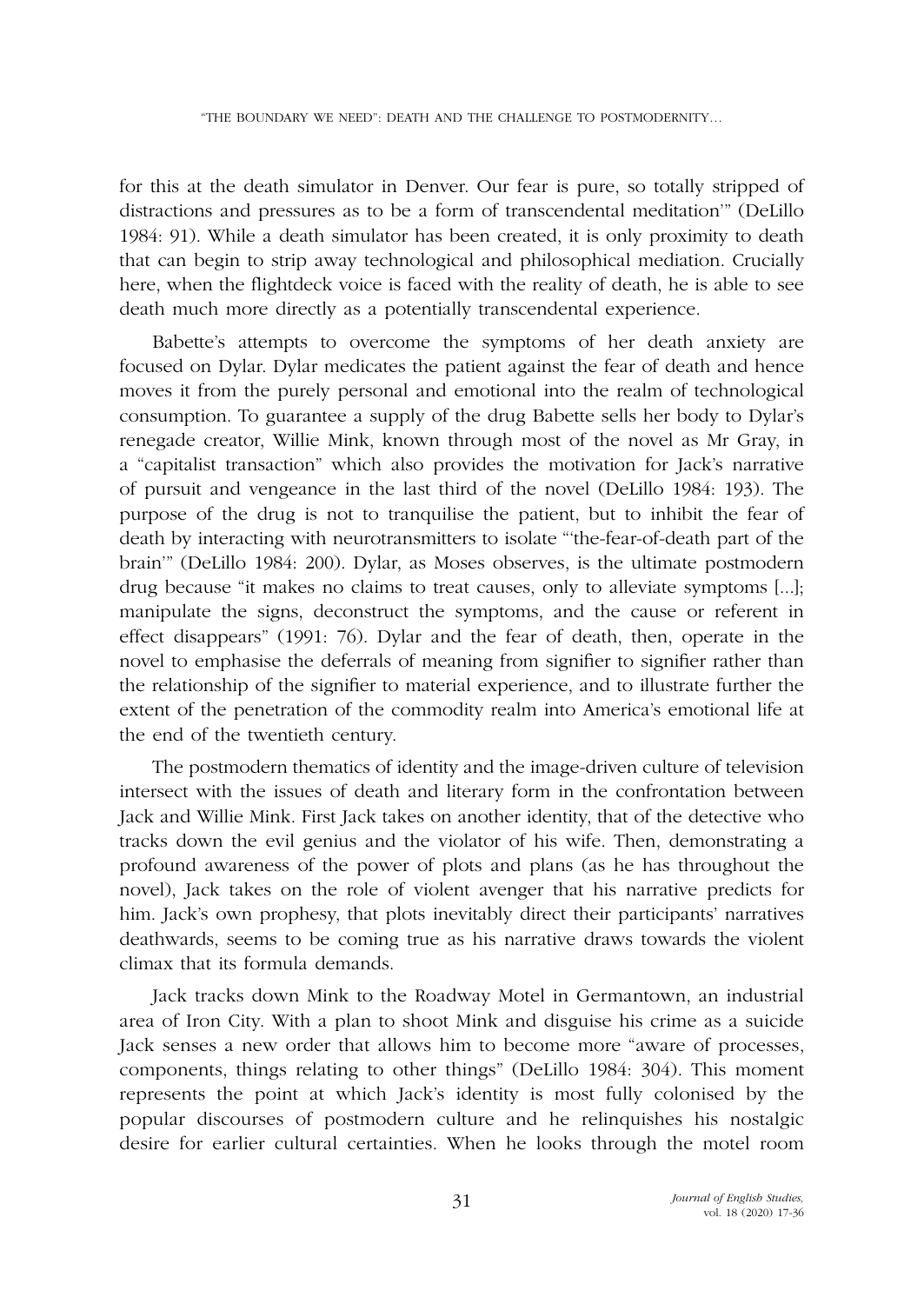window and sees Mink bathed in the flickering light of the TV Jack feels that he has become "part of a network of structures and channels" which will result in "violence, a smashing intensity" (DeLillo 1984: 305). Mink, even when given his full name and a more developed characterisation, remains a figure constructed from the lexicons of popular culture. When challenged by Jack he responds in what Wilcox terms the "drone of the mediascapes" with TV documentary information about animals fitted with radio transmitters, pet diets and how to convert Celsius to Fahrenheit (1991: 356). Because the room is saturated with the chatter of communication systems, Jack is more aware than ever of the "sublitoral" hum2 of the late twentieth century. The Dylar Mink has consumed disrupts the relationship between language and the world for him and forces him to conform to the gestures of contemporary culture. Derrida and Baudrillard would recognise the problematical linguistic effect that Dylar causes. When Jack says "'Plunging aircraft'", because Mink confuses the sign with its referent, he adopts the crash position. And because he does it "in a somewhat stylised way" we can see that both he and Jack are being actively shaped by the forces of the culture that surround and act on them (DeLillo 1984: 309-10). The televisual nature of the episode is reinforced when, at the point at which he wishes to inflict a fatal gunshot wound on Mink, Jack advances "into the area of flickering light, out of the shadows, seeking to loom" (DeLillo 1984: 311). At this moment, because Jack's actions are illuminated by the glow of television's beam and at the same time he conforms to the noir stereotype of the avenging television detective, he becomes totally absorbed into the realms of popular culture. Jack repeats his plan, his generic plot, many times during this narrative sequence. The planned denouement –a "scene of squalid violence and lonely death at the shadowy fringes of society"– conforms to the stereotypes of the TV detective mystery which are now shaping Jack's narrative (DeLillo 1984: 313). However, the violent steps Jack takes in achieving his plan reveal DeLillo's suspicion of post-structural regression in systems of language and meaning. Violence and the proximity to death reveal to Jack the possibility of establishing meaning in a much more direct way than Derrida, for example, proposes. When Jack shoots Mink he witnesses a linguistic clarity that has so far evaded him: "I fired the gun, the weapon, the pistol, the firearm, the automatic. [...] I watched the blood arc from the victim's midsection. A delicate arc. [...] I saw beyond words. I knew what red was, saw it in terms of dominant wavelength, luminance, purity. Mink's pain was beautiful, intense" (DeLillo 1984: 312). At first the instabilities of language are evidenced here by the surplus of signifiers for gun. But once

<sup>2</sup> DeLillo uses this coastal analogy earlier in the novel (1984: 168) to describe the constant but indistinct waves of sound which make up the white noise soundscape of late twentieth century America.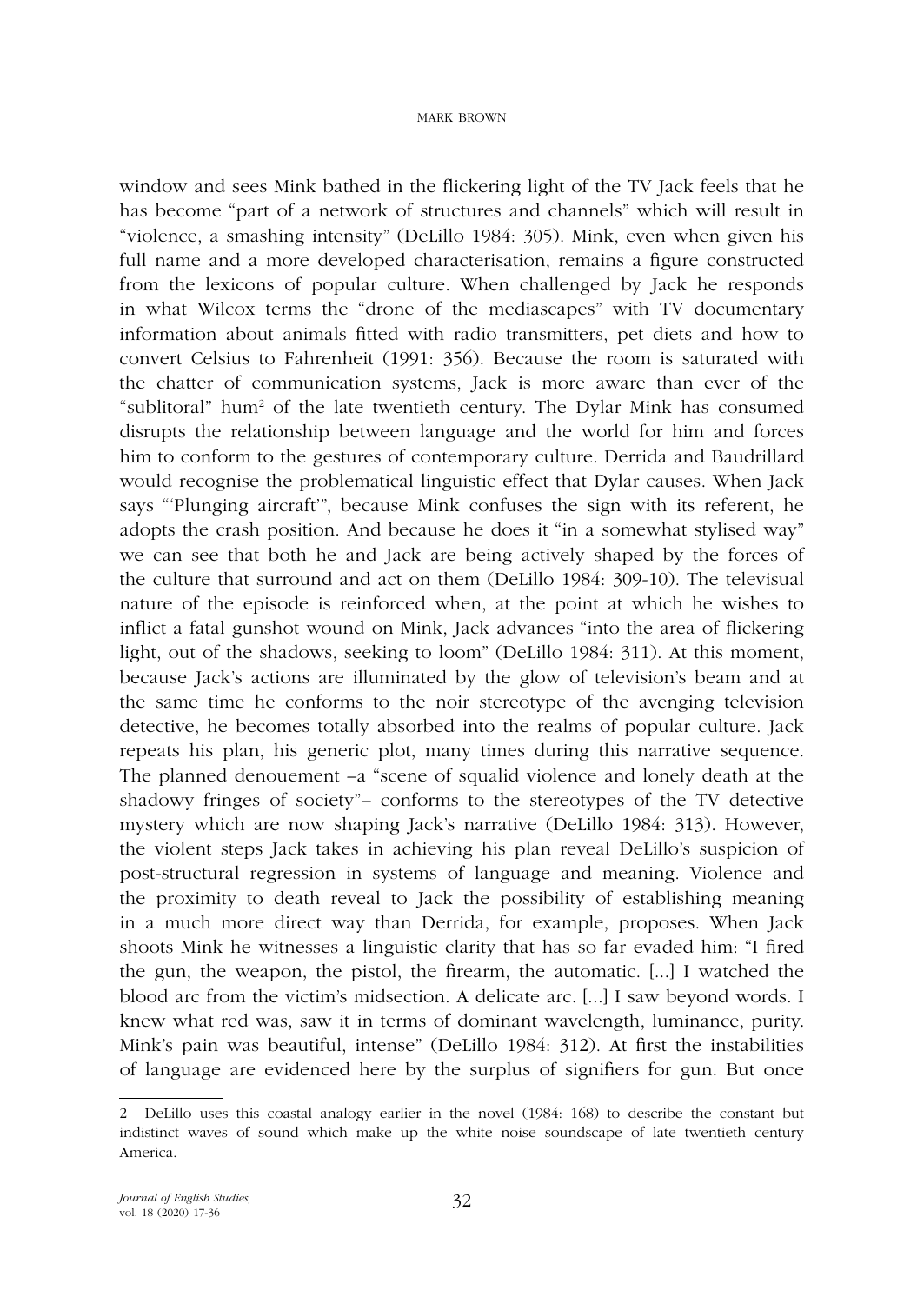Mink's experience of violence becomes visceral, intense and evident to Jack he is able to see beyond the potential regress of language and identify experience as it really is, beyond the structures of representation which, up to this point, both contain and direct his actions. Jack soon experiences the immediacy of pain and the materiality of potential death himself when Mink, in an unscripted disruption to the plan, shoots him. Pain and pity hijack Jack's plot and Jack becomes Mink's rescuer rather than his killer. The role of vengeful husband in Part III of the novel comes into conflict with the serious academic and sentimental father from Parts I and II. As a result, Murray's earlier assertion that life is "'a plot, a scheme, a diagram [....] to shape time and space'" is shown to be an inadequate explanation of events (DeLillo 1984: 291). Dragging Mink to hospital becomes a "redemptive" act for Jack: he feels "virtuous" and his "humanity soared". By describing how Jack's actions are driven by "an epic pity and compassion", DeLillo once again draws attention to how Jack seeks to understand his actions in the terms of narrative tropes but, as we saw in the Old Burying Ground, he is drawn to a narrative form which predates modernism and postmodernism (DeLillo 1984: 314-5).

Despite Jack's desire to establish an understanding of his own position in relation to competing cultural paradigms, DeLillo has one more example of postmodern indeterminacy for him to face. The hospital is run by nuns who are the last Germans in Germantown. But instead of providing a connection to religious certainties from an earlier age they take a decentred attitude to faith. In a gesture which demonstrates the urgency of Lyotard's question: "Where, after metanarratives, can legitimacy reside?", the nuns renounce the need for faith in favour of dedicating themselves to a pretence of faith (1984: xxiv-v). A deity able to give authority to a system of meaning is, of course, one of the metanarratives held in suspicion by postmodern critics. Baudrillard has shown us how God would be the anterior metaphysical principle able to halt the potentially infinite deferrals of language and give authority to meaning. For Baudrillard, in a postmodern world, God can be simulated, causing the system of meaning to become "weightless" (1994: 6). However, DeLillo demonstrates that even when the sign no longer exchanges for a material reality, individuals find a nostalgic comfort in believing that it does, and the nuns understand this. "'As belief shrinks in the world'", a nun tells Jack, "'people find it more necessary than ever that *someone* believe [....] Those who have abandoned belief must still believe in us'" (DeLillo 1984: 319, original emphasis). Similarly, Jack finds the nun's German litanies beautiful and comforting, both central characteristics of religion (DeLillo 1984: 320). The nun's incantations are recognisably religious to Jack but they are without semantic or linguistic meaning to him.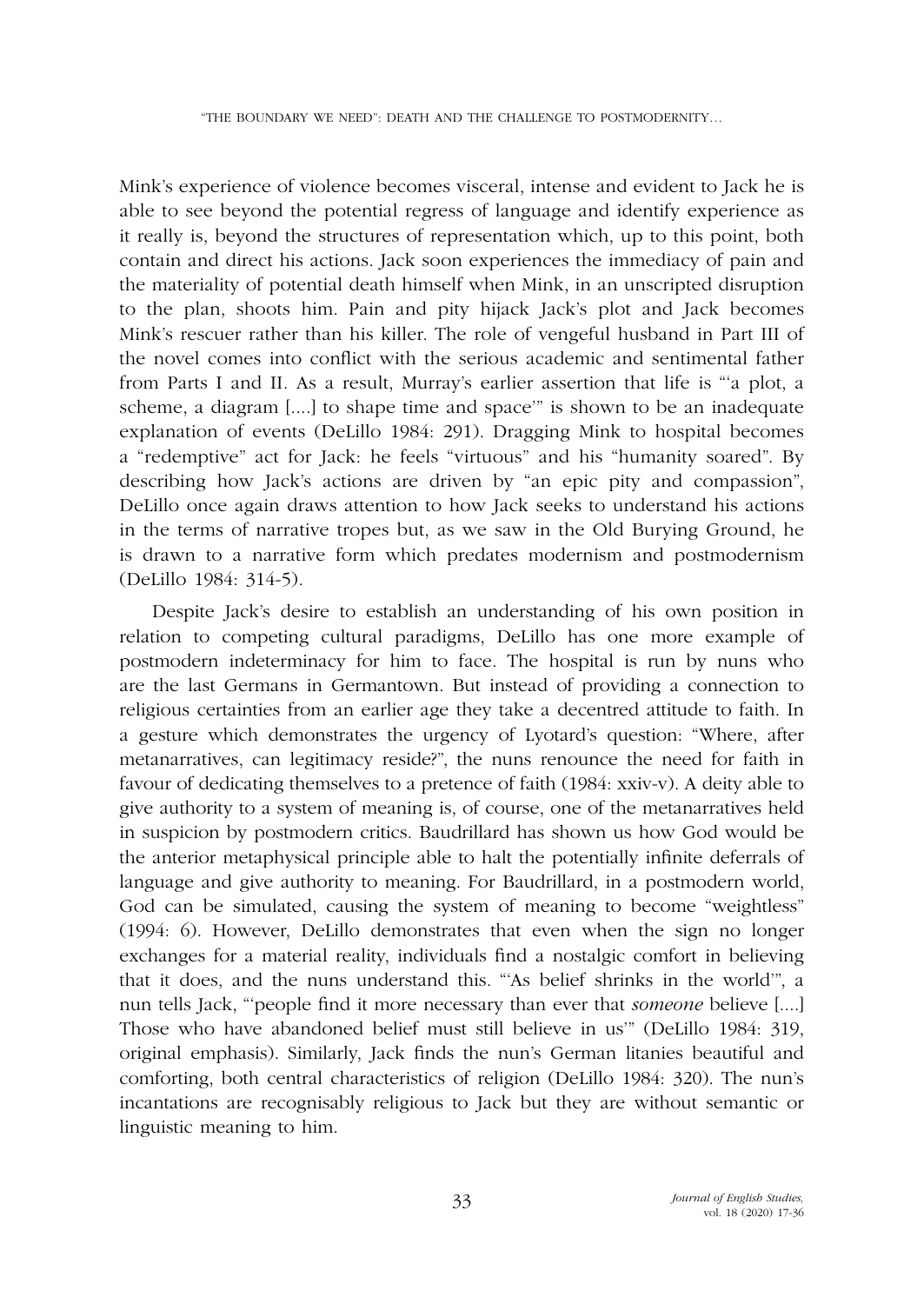IV

We can see these nuns as another diagnostic trope for DeLillo's reading of the postmodern condition: they represent the residues of earlier economic and cultural paradigms, while at the same time embracing and exploiting the indeterminacies of the postmodern age. Consequently, Cantor is only partially correct when he describes this as the "perfect postmodern moment: a nun who is a simulacrum of faith" because DeLillo is acutely aware of the nostalgic impulse for the earlier certainties that the nuns represent (1991: 60).

I have argued that while *White Noise* appears to be a text manifestly concerned with the depthless surfaces of postmodern culture, DeLillo's textual treatment of late twentieth century American culture is much more complex than a straightforward binary opposition between modernism and postmodernism. His suspicion of the infinite regress of meaning in sign systems under the conditions of postmodernity is demonstrated most clearly by the distinction between the postmodern symptom of the fear of death and the potential halt to the infinite regress of deferral arrived at with death itself. Jack Gladney's narrative demonstrates the nostalgic need for metaphysical certainties as a response to postmodern estrangement. The culture that Gladney negotiates illustrates Fredric Jameson's analysis of the late twentieth century, where postmodernism is the "forcefield in which very different kinds of cultural impulses [...] must make their way" (1991: 6). However, while Jack is being seduced by postmodern culture, DeLillo's text demonstrates that death, as we have seen, is the only concept able to halt the potentially infinite deferrals of language and textuality. Winnie Richards, a neurochemist who analyses Dylar for Jack, gives voice to DeLillo's concerns and those of the reader, when she asks him: "'Isn't death the boundary we need? Doesn't it give a [...] definition? [....] a border, a limit'" (DeLillo 1984: 228-9). Winnie understands that Jack's and Babette's anxieties are focused on the symptom rather than the cause and that to become immune to the fear of death could radically alter how they live. Maltby argues, like Winnie, that "the nonfigurability of death seems like a guarantee of a domain of human experience that can transcend hyperreality" (1996: 269). Death is also the concept which will give meaning to all the signs in the system of language because, of course, it cannot be escaped. In addition, it is external to systems of signs, so while it could guarantee meaning in language, for example, it is simultaneously beyond its grasp.

Winnie is a figure who rarely attracts the attention of critics, but she is central to understanding DeLillo's response to postmodernity. While the novel acknowledges the power of postmodern ideas and the manifestations of postmodern technological cultures, DeLillo also wants to draw attention to the human need for metaphysical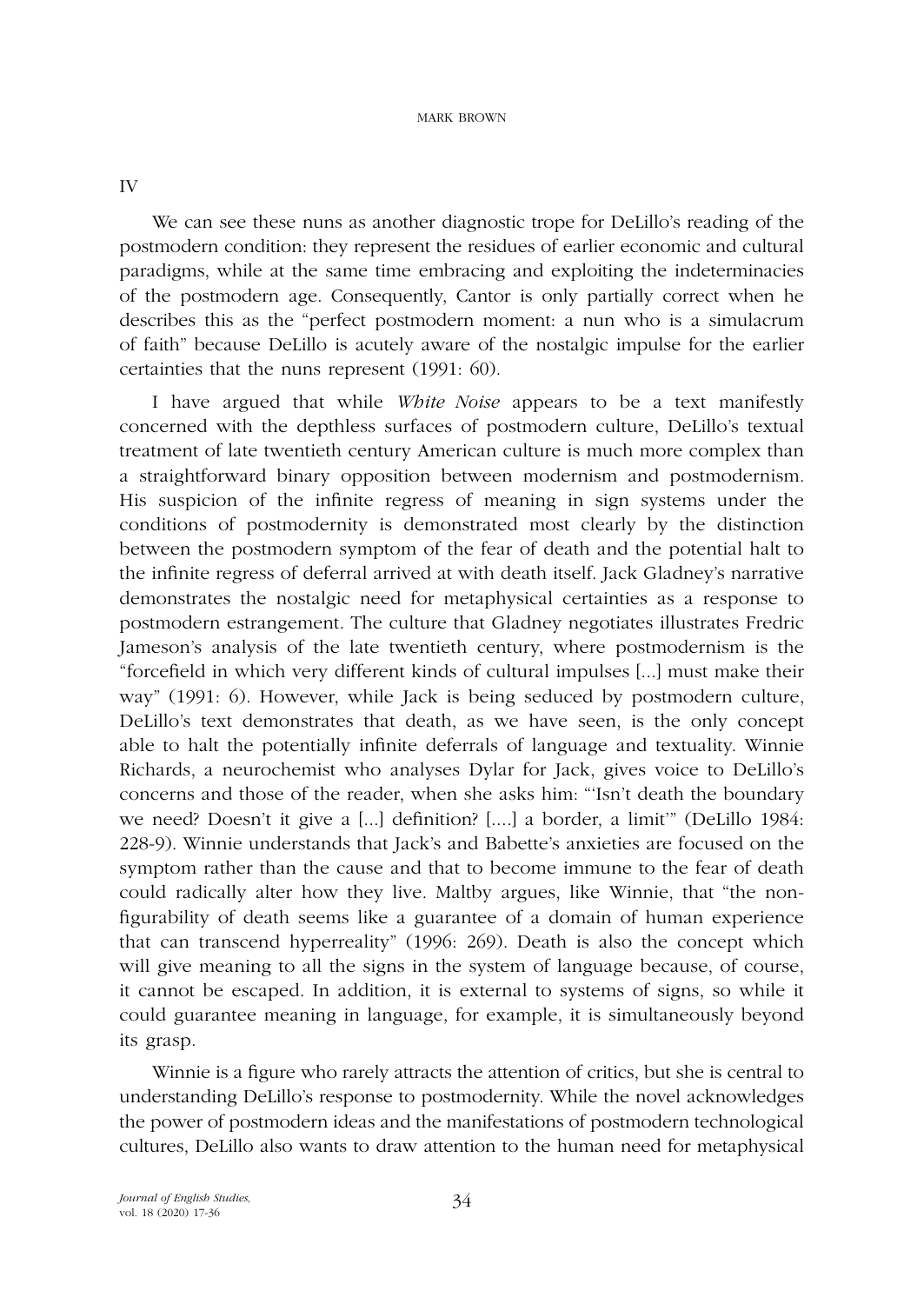certainty. We can identify Gladney with characters in DeLillo's work who Peter Boxall sees as exemplifying the "trajectory that […] in DeLillo's oeuvre suggests […] that the mediation of the culture is not yet total, that there are other histories that can be written and imagined […] - that there is an ongoing struggle to discover the counternarrative, to angle oneself against the historical current" (2002: 6-7). The novel's persistent concern with death parodies postmodernity's obsession with both endless deferral and the quest for a concept to bring it to a halt. While DeLillo demonstrates that until the point of death we cannot evade the indeterminacies of postmodern culture, he also shows that nothing can transcend death and so the endless deferrals of meaning that we have experienced through the three parts of *White Noise* must come to a halt at the transcendental signified that is death. As Lentricchia points out, death is "nature's final revenge on postmodern culture" (1991b: 103).

The satire is, of course, that the transcendental revelation will come too late for Jack Gladney to understand his own late twentieth century condition. Because this text deals with death in such an insistent way, it can be argued that DeLillo is exploring ways in which to overcome the persistent displacement of meaning in postmodern texts by establishing one concept outside of a system of signs which cannot be subject to deferral or commodification and is irreducible, certain and universal. Or to paraphrase DeLillo himself: those who have abandoned belief can still believe in death.

## **REFERENCES**

- Baudrillard, J. 1994. *Simulacra and Simulation*. Ann Arbor: University of Michigan Press.
- Boxall, P. 2002. *Don DeLillo: the possibility of fiction*. London: Routledge.
- Cantor, P. A. 1991. "Adolf We Hardly Knew You". *New Essays on White Noise*. Ed. F. Lentricchia. Cambridge: Cambridge University Press. 39-62.
- Debord, G. 1983. *Society of the Spectacle*. Detroit: Black and Red.
- DeLillo, D. 1984. *White Noise*. London: Picador.
- Derrida, J. 1988. "Structure, Sign and Play in the Discourse of the Human Sciences". *Modern Criticism and Theory*. Ed. D. Lodge. Harlow: Longman. 108-123.
- Engels, T. 1999. "'Who are you, literally?': Fantasies of the Self in *White Noise*". *Modern Fiction Studies*, 45 (3): 755-786.
- Ferraro, T. J. 1991. "Whole Families Shopping at Night". *New Essays on White Noise*. Ed. F. Lentricchia. Cambridge: Cambridge University Press.15-38.
- Hutcheon, L. 1988. *A Poetics of Postmodernism*. London: Routledge.